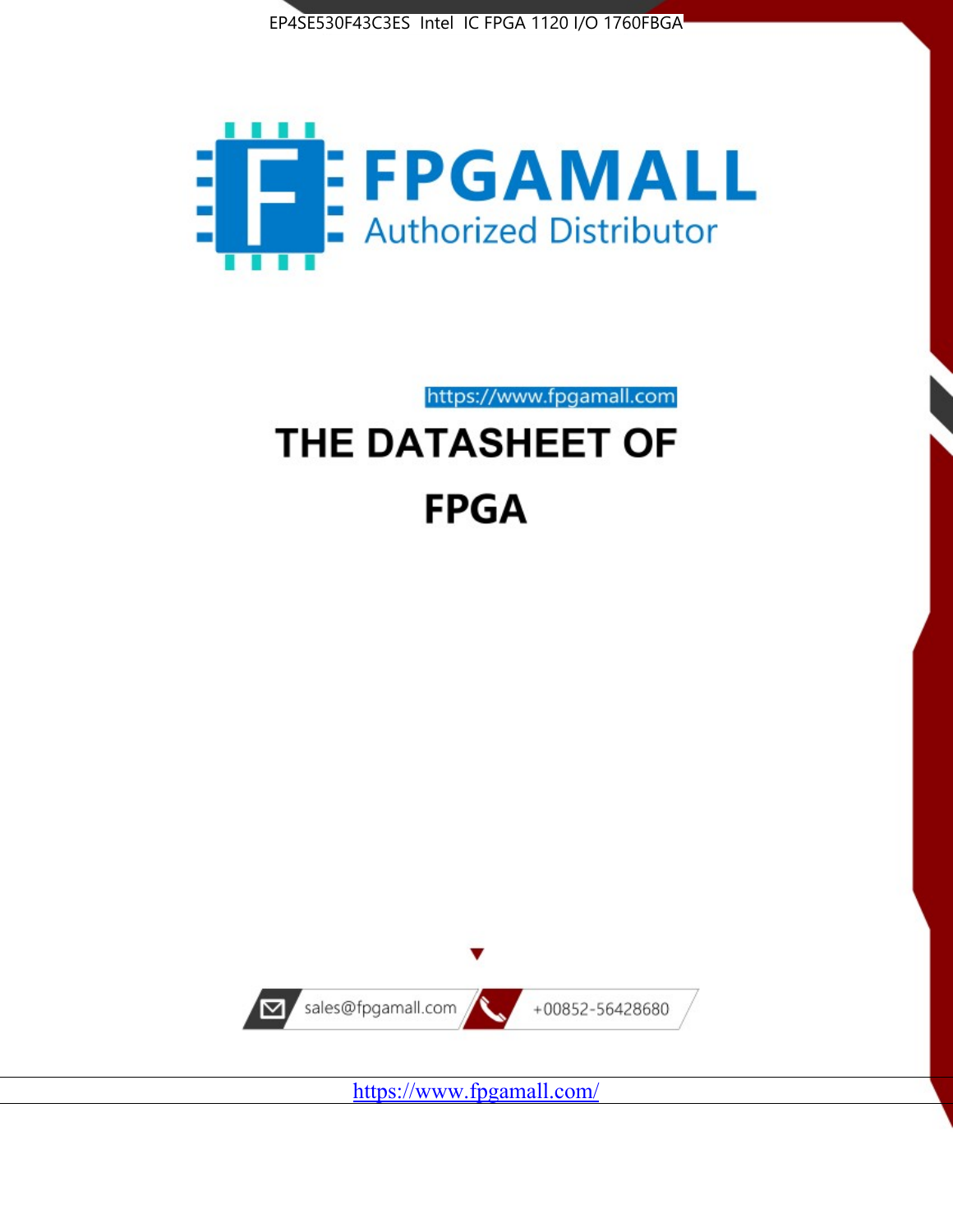EP4SE530F43C3ES Intel IC FPGA 1120 I/O 1760FBGA



# **1. Overview for the Stratix IV Device Family**

**SIV51001-3.5**

Altera® Stratix® IV FPGAs deliver a breakthrough level of system bandwidth and power efficiency for high-end applications, allowing you to innovate without compromise. Stratix IV FPGAs are based on the Taiwan Semiconductor Manufacturing Company (TSMC) 40-nm process technology and surpass all other high-end FPGAs, with the highest logic density, most transceivers, and lowest power requirements.

The Stratix IV device family contains three optimized variants to meet different application requirements:

- Stratix IV E (Enhanced) FPGAs—up to 813,050 logic elements (LEs), 33,294 kilobits (Kb) RAM, and 1,288 18 x 18 bit multipliers
- Stratix IV GX transceiver FPGAs—up to 531,200 LEs, 27,376 Kb RAM, 1,288 18 x 18-bit multipliers, and 48 full-duplex clock data recovery (CDR)-based transceivers at up to 8.5 Gbps
- Stratix IV GT—up to 531,200 LEs, 27,376 Kb RAM, 1,288 18 x 18-bit multipliers, and 48 full-duplex CDR-based transceivers at up to 11.3 Gbps

The complete Altera high-end solution includes the lowest risk, lowest total cost path to volume using HardCopy® IV ASICs for all the family variants, a comprehensive portfolio of application solutions customized for end-markets, and the industry leading Quartus® II software to increase productivity and performance.

For information about upcoming Stratix IV device features, refer to the *Upcoming [Stratix IV Device Features](http://www.altera.com/literature/hb/stratix-iv/uf01001.pdf?GSA_pos=2&WT.oss_r=1&WT.oss=upcoming)* document.

f For information about changes to the currently published *Stratix IV Device Handbook*, refer to the *[Addendum to the Stratix IV Device Handbook](http://www.altera.com/literature/hb/stratix-iv/stx4_siv54002.pdf)* chapter.

This chapter contains the following sections:

- "Feature Summary" on page 1–2
- "Architecture Features" on page 1–6
- "Integrated Software Platform" on page 1–19
- "Ordering Information" on page 1–19

@2016 Altera Corporation. All rights reserved. ALTERA, ARRIA, CYCLONE, HARDCOPY, MAX, MEGACORE, NIOS, QUARTUS and STRATIX words and logos are trademarks of Altera Corporation and registered in the U.S. Patent and Trademark



Stratix IV Device Handbook Volume 1 January 2016

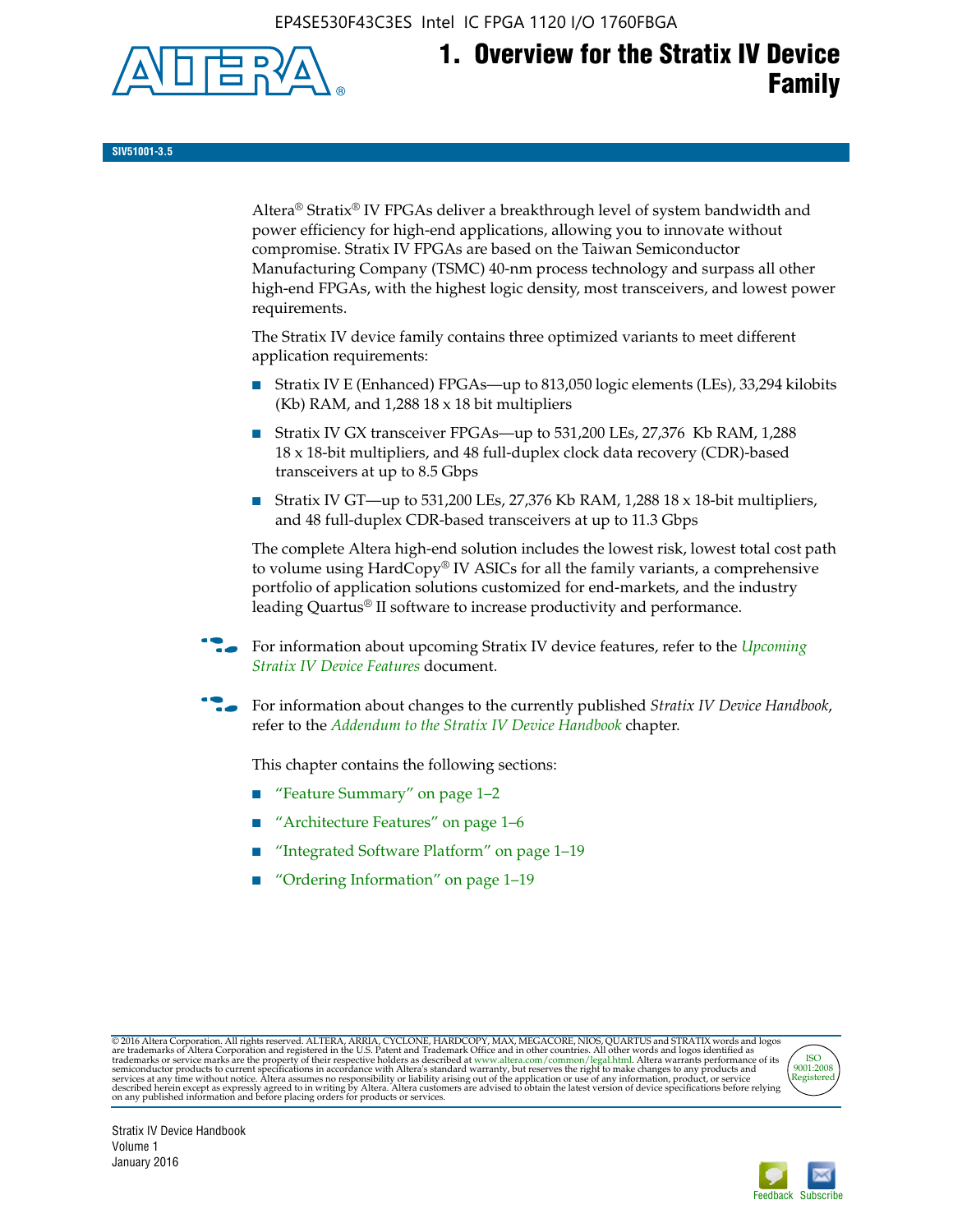# **Feature Summary**

The following list summarizes the Stratix IV device family features:

- Up to 48 full-duplex CDR-based transceivers in Stratix IV GX and GT devices supporting data rates up to 8.5 Gbps and 11.3 Gbps, respectively
- Dedicated circuitry to support physical layer functionality for popular serial protocols, such as PCI Express (PCIe) (PIPE) Gen1 and Gen2, Gbps Ethernet (GbE), Serial RapidIO, SONET/SDH, XAUI/HiGig, (OIF) CEI-6G, SD/HD/3G-SDI, Fibre Channel, SFI-5, and Interlaken
- Complete PCIe protocol solution with embedded PCIe hard IP blocks that implement PHY-MAC layer, Data Link layer, and Transaction layer functionality

**For more information, refer to the** *[IP Compiler for PCI Express User Guide](http://www.altera.com/literature/ug/ug_pci_express.pdf)***.** 

- Programmable transmitter pre-emphasis and receiver equalization circuitry to compensate for frequency-dependent losses in the physical medium
- Typical physical medium attachment (PMA) power consumption of 100 mW at 3.125 Gbps and 135 mW at 6.375 Gbps per channel
- 72,600 to 813,050 equivalent LEs per device
- 7,370 to 33,294 Kb of enhanced TriMatrix memory consisting of three RAM block sizes to implement true dual-port memory and FIFO buffers
- High-speed digital signal processing (DSP) blocks configurable as 9 x 9-bit,  $12 \times 12$ -bit,  $18 \times 18$ -bit, and  $36 \times 36$ -bit full-precision multipliers at up to 600 MHz
- Up to 16 global clocks (GCLK), 88 regional clocks (RCLK), and 132 periphery clocks (PCLK) per device
- Programmable power technology that minimizes power while maximizing device performance
- Up to 1,120 user I/O pins arranged in 24 modular I/O banks that support a wide range of single-ended and differential I/O standards
- Support for high-speed external memory interfaces including DDR, DDR2, DDR3 SDRAM, RLDRAM II, QDR II, and QDR II+ SRAM on up to 24 modular I/O banks
- High-speed LVDS I/O support with serializer/deserializer (SERDES), dynamic phase alignment (DPA), and soft-CDR circuitry at data rates up to 1.6 Gbps
- Support for source-synchronous bus standards, including SGMII, GbE, SPI-4 Phase 2 (POS-PHY Level 4), SFI-4.1, XSBI, UTOPIA IV, NPSI, and CSIX-L1
- Pinouts for Stratix IV E devices designed to allow migration of designs from Stratix III to Stratix IV E with minimal PCB impact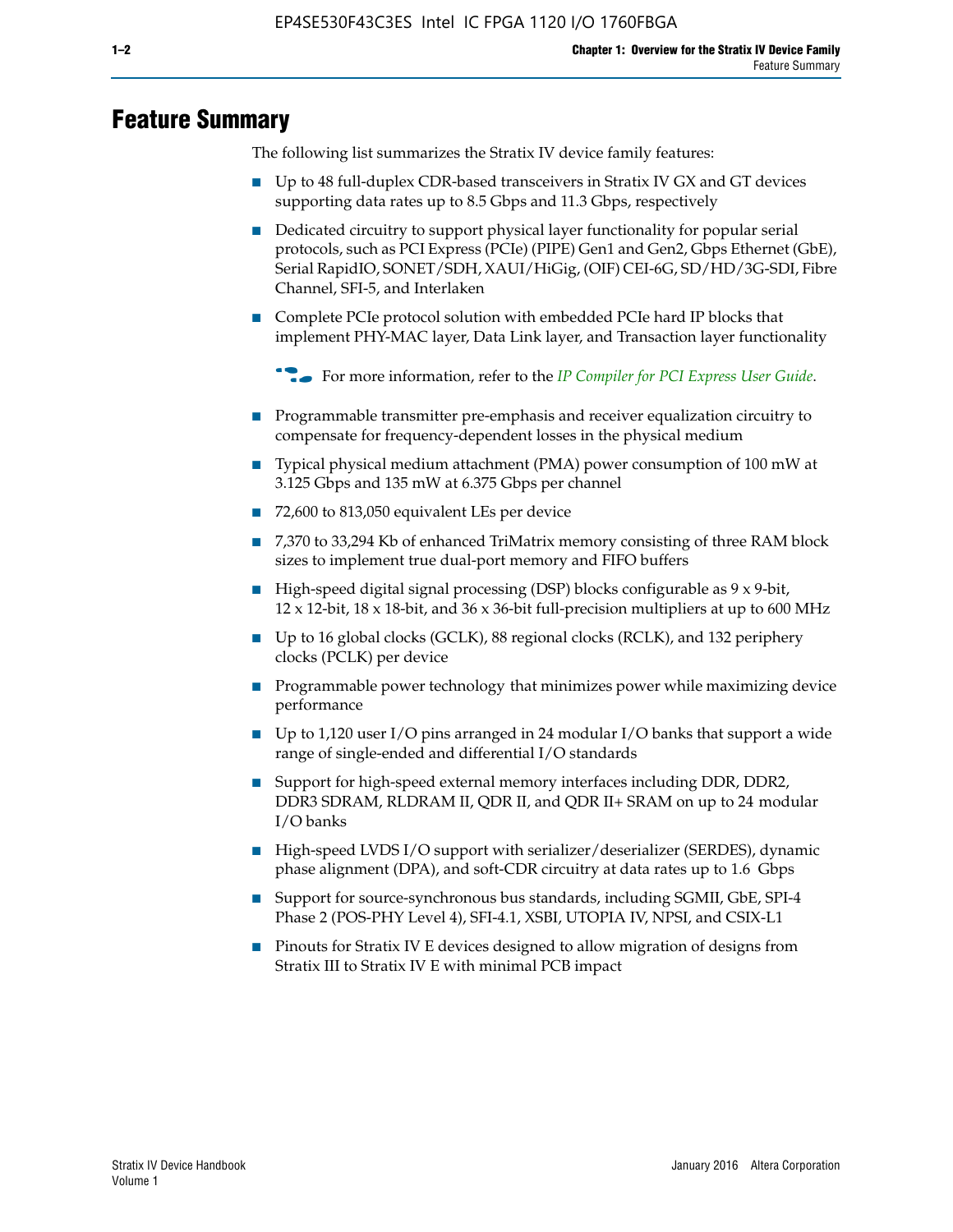# **Stratix IV GX Devices**

Stratix IV GX devices provide up to 48 full-duplex CDR-based transceiver channels per device:

- Thirty-two out of the 48 transceiver channels have dedicated physical coding sublayer (PCS) and physical medium attachment (PMA) circuitry and support data rates between 600 Mbps and 8.5 Gbps
- The remaining 16 transceiver channels have dedicated PMA-only circuitry and support data rates between 600 Mbps and 6.5 Gbps
- **1 The actual number of transceiver channels per device varies with device selection. For** more information about the exact transceiver count in each device, refer to Table 1–1 on page 1–11.
- 1 For more information about transceiver architecture, refer to the *[Transceiver](http://www.altera.com/literature/hb/stratix-iv/stx4_siv52001.pdf)  [Architecture in Stratix IV Devices](http://www.altera.com/literature/hb/stratix-iv/stx4_siv52001.pdf)* chapter.

Figure 1–1 shows a high-level Stratix IV GX chip view.

#### **Figure 1–1. Stratix IV GX Chip View** *(1)*



#### **Note to Figure 1–1:**

(1) Resource counts vary with device selection, package selection, or both.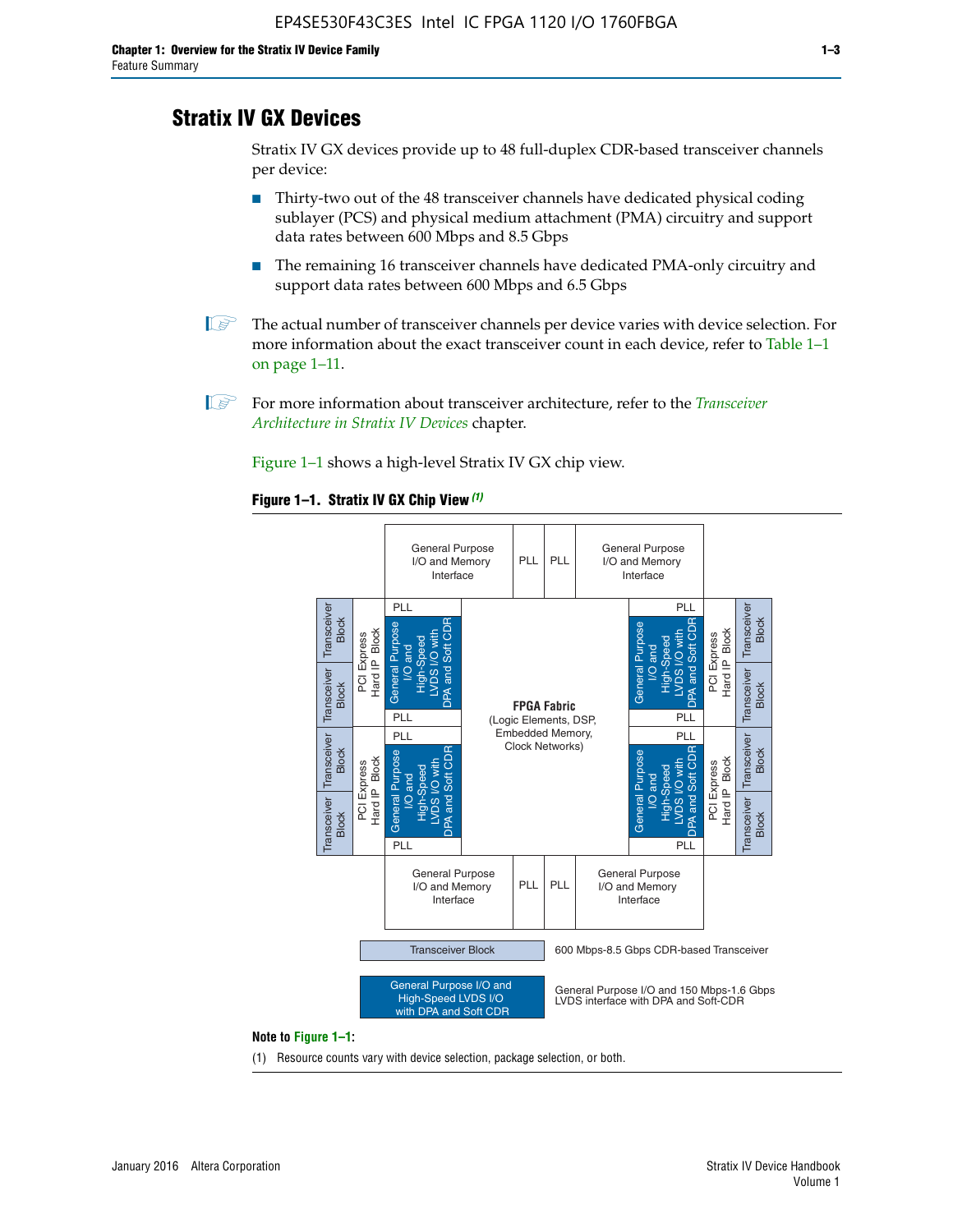# **Stratix IV E Device**

Stratix IV E devices provide an excellent solution for applications that do not require high-speed CDR-based transceivers, but are logic, user I/O, or memory intensive.

Figure 1–2 shows a high-level Stratix IV E chip view.

#### **Figure 1–2. Stratix IV E Chip View** *(1)*



#### **Note to Figure 1–2:**

(1) Resource counts vary with device selection, package selection, or both.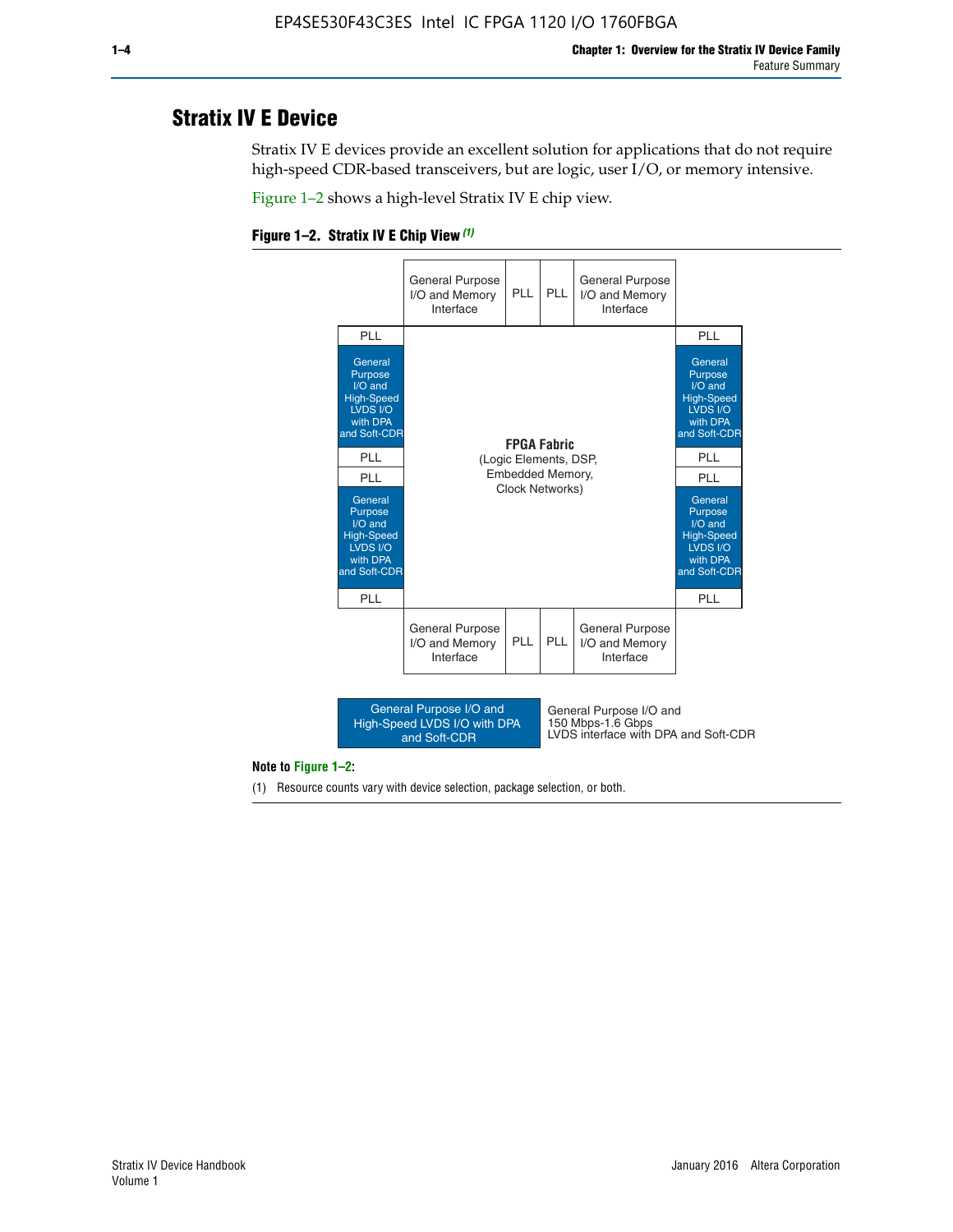# **Stratix IV GT Devices**

Stratix IV GT devices provide up to 48 CDR-based transceiver channels per device:

- Thirty-two out of the 48 transceiver channels have dedicated PCS and PMA circuitry and support data rates between 600 Mbps and 11.3 Gbps
- The remaining 16 transceiver channels have dedicated PMA-only circuitry and support data rates between 600 Mbps and 6.5 Gbps
- **1** The actual number of transceiver channels per device varies with device selection. For more information about the exact transceiver count in each device, refer to Table 1–7 on page 1–16.
- $\mathbb{I}$  For more information about Stratix IV GT devices and transceiver architecture, refer to the *[Transceiver Architecture in Stratix IV Devices](http://www.altera.com/literature/hb/stratix-iv/stx4_siv52001.pdf)* chapter.

Figure 1–3 shows a high-level Stratix IV GT chip view.

#### **Figure 1–3. Stratix IV GT Chip View** *(1)*



#### **Note to Figure 1–3:**

(1) Resource counts vary with device selection, package selection, or both.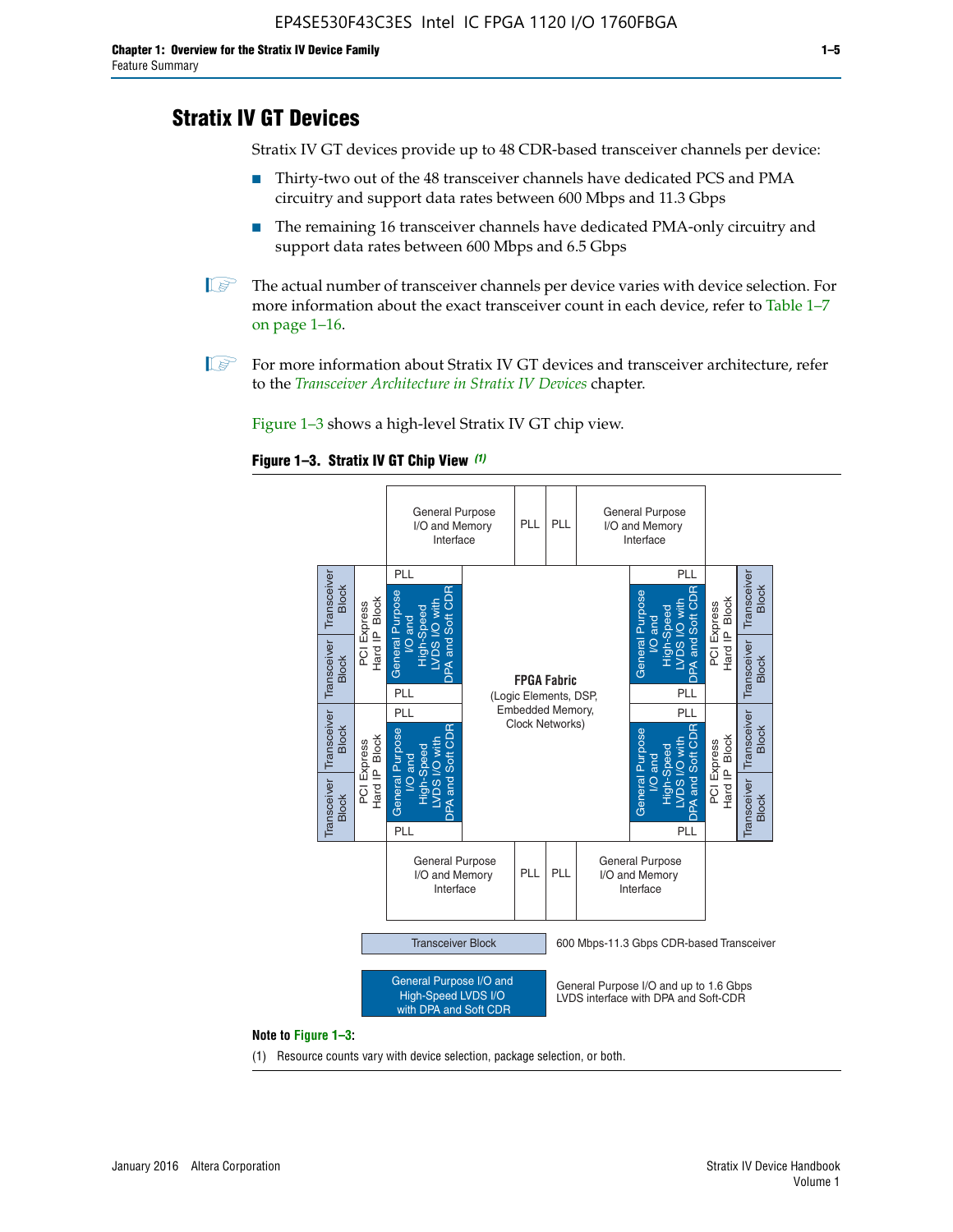# **Architecture Features**

The Stratix IV device family features are divided into high-speed transceiver features and FPGA fabric and I/O features.

# **High-Speed Transceiver Features**

The following sections describe high-speed transceiver features for Stratix IV GX and GT devices.

## **Highest Aggregate Data Bandwidth**

Up to 48 full-duplex transceiver channels supporting data rates up to 8.5 Gbps in Stratix IV GX devices and up to 11.3 Gbps in Stratix IV GT devices.

# **Wide Range of Protocol Support**

Physical layer support for the following serial protocols:

- Stratix IV GX—PCIe Gen1 and Gen2, GbE, Serial RapidIO, SONET/SDH, XAUI/HiGig, (OIF) CEI-6G, SD/HD/3G-SDI, Fibre Channel, SFI-5, GPON, SAS/SATA, HyperTransport 1.0 and 3.0, and Interlaken
- Stratix IV GT—40G/100G Ethernet, SFI-S, Interlaken, SFI-5.1, Serial RapidIO, SONET/SDH, XAUI/HiGig, (OIF) CEI-6G, 3G-SDI, and Fibre Channel
- Extremely flexible and easy-to-configure transceiver data path to implement proprietary protocols
- PCIe Support
	- Complete PCIe Gen1 and Gen2 protocol stack solution compliant to PCI Express base specification 2.0 that includes PHY-MAC, Data Link, and transaction layer circuitry embedded in PCI Express hard IP blocks
	- **For more information, refer to the [PCI Express Compiler User Guide](http://www.altera.com/literature/ug/ug_pci_express.pdf).**
	- Root complex and end-point applications
	- $x1, x4,$  and  $x8$  lane configurations
	- PIPE 2.0-compliant interface
	- Embedded circuitry to switch between Gen1 and Gen2 data rates
	- Built-in circuitry for electrical idle generation and detection, receiver detect, power state transitions, lane reversal, and polarity inversion
	- 8B/10B encoder and decoder, receiver synchronization state machine, and ± 300 parts per million (ppm) clock compensation circuitry
	- Transaction layer support for up to two virtual channels (VCs)

 $\mathbb{I}$  The high-speed transceiver features apply only to Stratix IV GX and Stratix IV GT devices.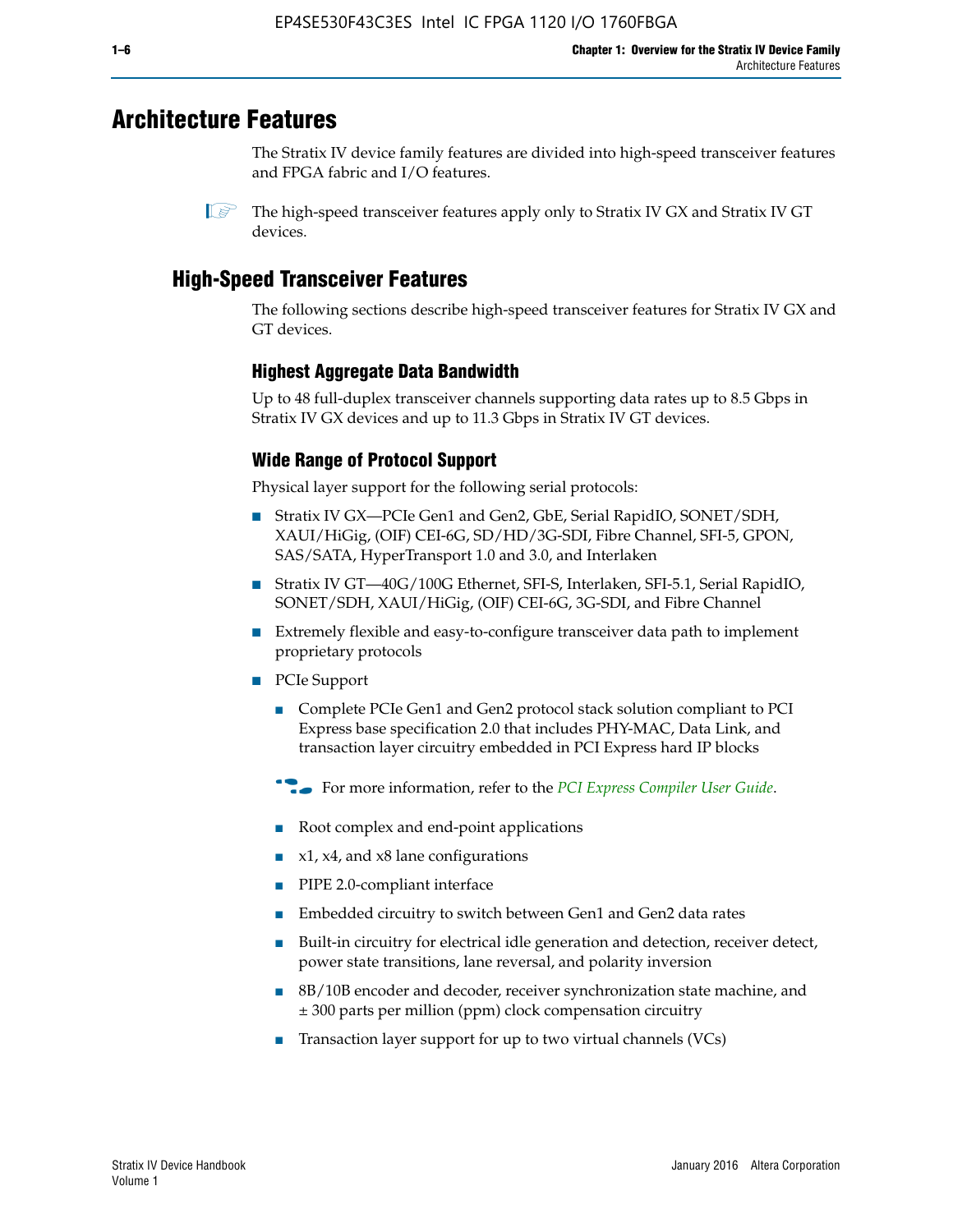- XAUI/HiGig Support
	- Compliant to IEEE802.3ae specification
	- **■** Embedded state machine circuitry to convert XGMII idle code groups  $(|11|)$ to and from idle ordered sets  $(|A|, |K|, |R|)$  at the transmitter and receiver, respectively
	- 8B/10B encoder and decoder, receiver synchronization state machine, lane deskew, and  $\pm 100$  ppm clock compensation circuitry
- GbE Support
	- Compliant to IEEE802.3-2005 specification
	- Automatic idle ordered set  $(111/112/1)$  generation at the transmitter, depending on the current running disparity
	- 8B/10B encoder and decoder, receiver synchronization state machine, and ± 100 ppm clock compensation circuitry
- Support for other protocol features such as MSB-to-LSB transmission in SONET/SDH configuration and spread-spectrum clocking in PCIe configurations

#### **Diagnostic Features**

- Serial loopback from the transmitter serializer to the receiver CDR for transceiver PCS and PMA diagnostics
- Reverse serial loopback pre- and post-CDR to transmitter buffer for physical link diagnostics
- Loopback master and slave capability in PCI Express hard IP blocks
- **For more information, refer to the** *[PCI Express Compiler User Guide](http://www.altera.com/literature/ug/ug_pci_express.pdf)***.**

#### **Signal Integrity**

Stratix IV devices simplify the challenge of signal integrity through a number of chip, package, and board-level enhancements to enable efficient high-speed data transfer into and out of the device. These enhancements include:

- Programmable 3-tap transmitter pre-emphasis with up to 8,192 pre-emphasis levels to compensate for pre-cursor and post-cursor inter-symbol interference (ISI)
- Up to 900% boost capability on the first pre-emphasis post-tap
- User-controlled and adaptive 4-stage receiver equalization with up to 16 dB of high-frequency gain
- On-die power supply regulators for transmitter and receiver phase-locked loop (PLL) charge pump and voltage controlled oscillator (VCO) for superior noise immunity
- On-package and on-chip power supply decoupling to satisfy transient current requirements at higher frequencies, thereby reducing the need for on-board decoupling capacitors
- Calibration circuitry for transmitter and receiver on-chip termination (OCT) resistors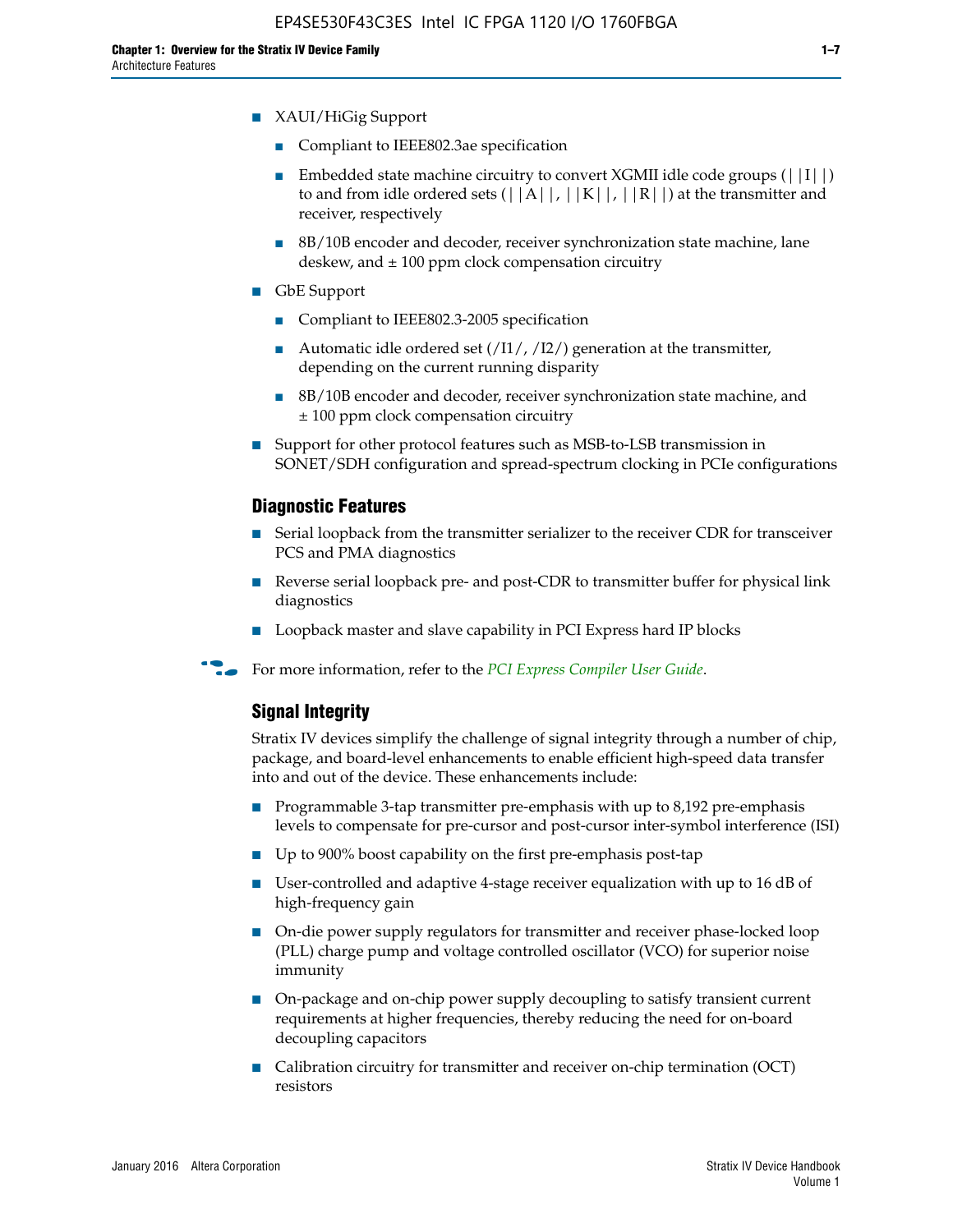# **FPGA Fabric and I/O Features**

The following sections describe the Stratix IV FPGA fabric and I/O features.

### **Device Core Features**

- Up to 531,200 LEs in Stratix IV GX and GT devices and up to 813,050 LEs in Stratix IV E devices, efficiently packed in unique and innovative adaptive logic modules (ALMs)
- Ten ALMs per logic array block (LAB) deliver faster performance, improved logic utilization, and optimized routing
- Programmable power technology, including a variety of process, circuit, and architecture optimizations and innovations
- Programmable power technology available to select power-driven compilation options for reduced static power consumption

### **Embedded Memory**

- TriMatrix embedded memory architecture provides three different memory block sizes to efficiently address the needs of diversified FPGA designs:
	- 640-bit MLAB
	- 9-Kb M9K
	- 144-Kb M144K
- Up to 33,294 Kb of embedded memory operating at up to 600 MHz
- Each memory block is independently configurable to be a single- or dual-port RAM, FIFO, ROM, or shift register

# **Digital Signal Processing (DSP) Blocks**

- Flexible DSP blocks configurable as  $9 \times 9$ -bit,  $12 \times 12$ -bit,  $18 \times 18$ -bit, and  $36 \times 36$ -bit full-precision multipliers at up to 600 MHz with rounding and saturation capabilities
- Faster operation due to fully pipelined architecture and built-in addition, subtraction, and accumulation units to combine multiplication results
- Optimally designed to support advanced features such as adaptive filtering, barrel shifters, and finite and infinite impulse response (FIR and IIR) filters

#### **Clock Networks**

- Up to 16 global clocks and 88 regional clocks optimally routed to meet the maximum performance of 800 MHz
- Up to 112 and 132 periphery clocks in Stratix IV GX and Stratix IV E devices, respectively
- Up to 66 (16 GCLK + 22 RCLK + 28 PCLK) clock networks per device quadrant in Stratix IV GX and Stratix IV GT devices
- Up to 71 (16 GCLK + 22 RCLK + 33 PCLK) clock networks per device quadrant in Stratix IV E devices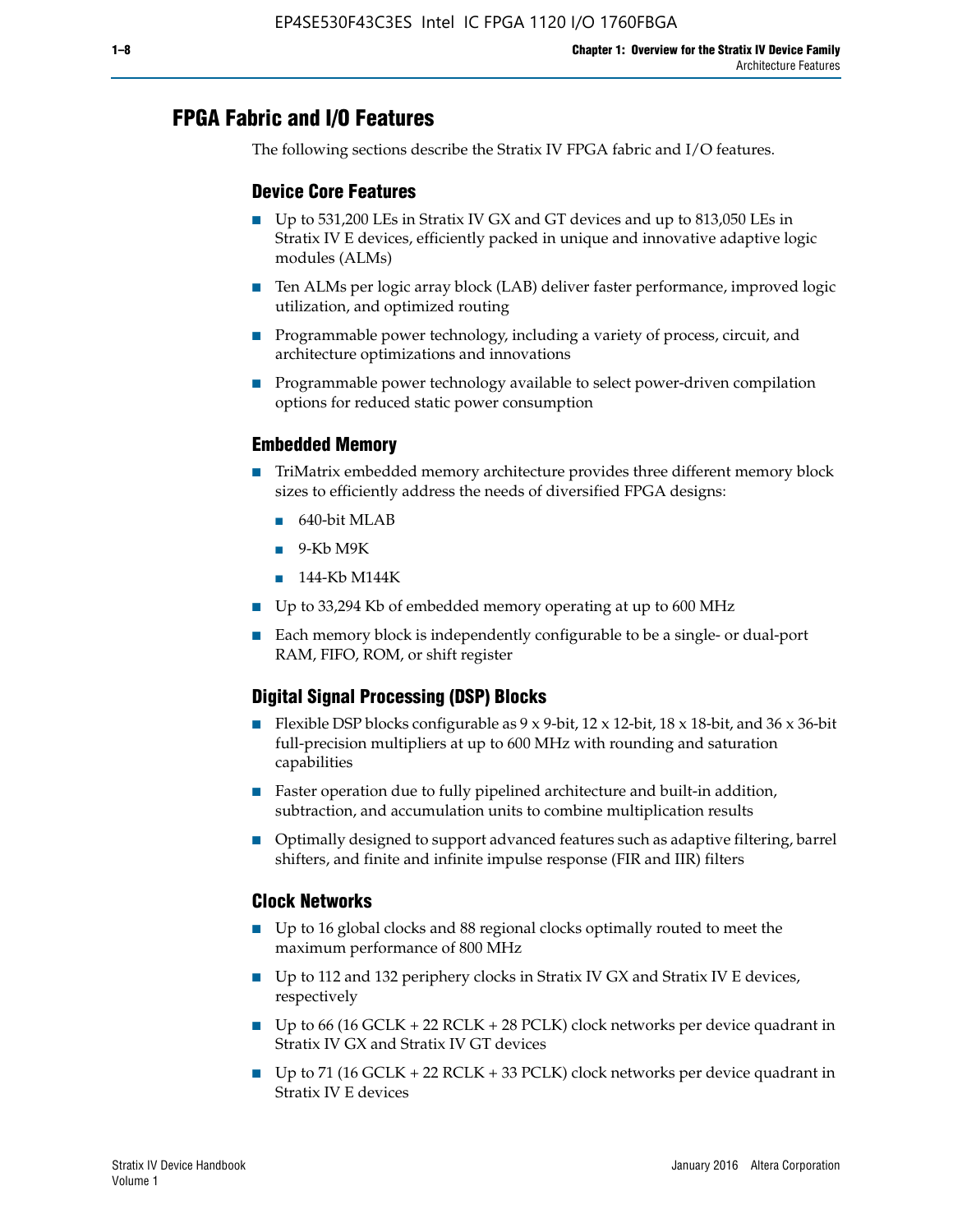# **PLLs**

- Three to 12 PLLs per device supporting spread-spectrum input tracking, programmable bandwidth, clock switchover, dynamic reconfiguration, and delay compensation
- On-chip PLL power supply regulators to minimize noise coupling

### **I/O Features**

- Sixteen to 24 modular I/O banks per device with 24 to 48 I/Os per bank designed and packaged for optimal simultaneous switching noise (SSN) performance and migration capability
- Support for a wide range of industry I/O standards, including single-ended (LVTTL/CMOS/PCI/PCIX), differential (LVDS/mini-LVDS/RSDS), voltage-referenced single-ended and differential (SSTL/HSTL Class I/II) I/O standards
- **O**n-chip series  $(R_S)$  and on-chip parallel  $(R_T)$  termination with auto-calibration for single-ended I/Os and on-chip differential  $(R_D)$  termination for differential I/Os
- Programmable output drive strength, slew rate control, bus hold, and weak pull-up capability for single-ended I/Os
- User I/O:GND: $V_{CC}$  ratio of 8:1:1 to reduce loop inductance in the package—PCB interface
- **■** Programmable transmitter differential output voltage ( $V_{OD}$ ) and pre-emphasis for high-speed LVDS I/O

#### **High-Speed Differential I/O with DPA and Soft-CDR**

- Dedicated circuitry on the left and right sides of the device to support differential links at data rates from 150 Mbps to 1.6 Gbps
- Up to 98 differential SERDES in Stratix IV GX devices, up to 132 differential SERDES in Stratix IV E devices, and up to 47 differential SERDES in Stratix IV GT devices
- DPA circuitry at the receiver automatically compensates for channel-to-channel and channel-to-clock skew in source synchronous interfaces
- Soft-CDR circuitry at the receiver allows implementation of asynchronous serial interfaces with embedded clocks at up to 1.6 Gbps data rate (SGMII and GbE)

#### **External Memory Interfaces**

- Support for existing and emerging memory interface standards such as DDR SDRAM, DDR2 SDRAM, DDR3 SDRAM, QDRII SRAM, QDRII+ SRAM, and RLDRAM II
- DDR3 up to 1,067 Mbps/533 MHz
- Programmable DQ group widths of 4 to 36 bits (includes parity bits)
- Dynamic OCT, trace mismatch compensation, read-write leveling, and half-rate register capabilities provide a robust external memory interface solution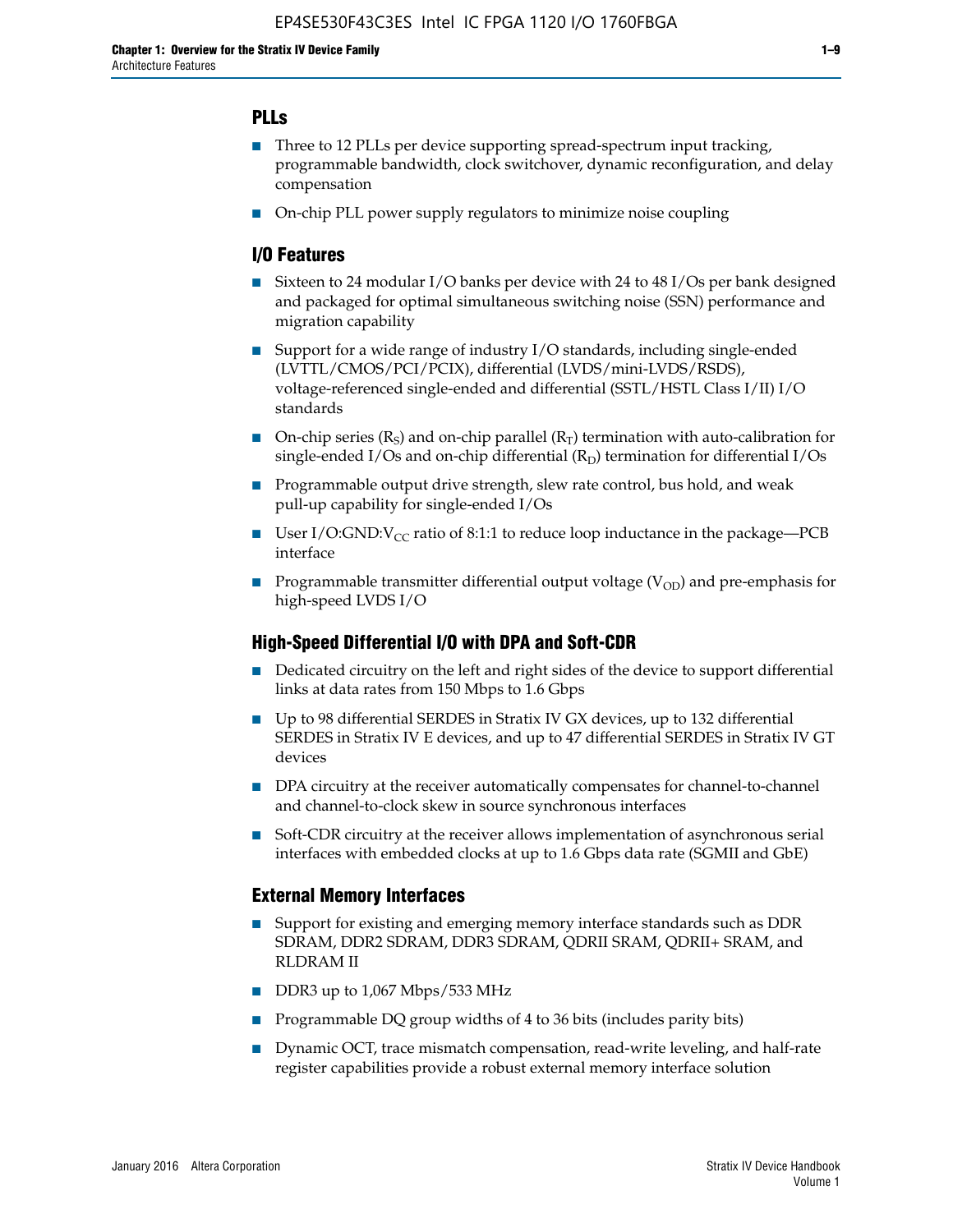## **System Integration**

- All Stratix IV devices support hot socketing
- Four configuration modes:
	- Passive Serial (PS)
	- Fast Passive Parallel (FPP)
	- Fast Active Serial (FAS)
	- JTAG configuration
- Ability to perform remote system upgrades
- 256-bit advanced encryption standard (AES) encryption of configuration bits protects your design against copying, reverse engineering, and tampering
- Built-in soft error detection for configuration RAM cells
- For more information about how to connect the PLL, external memory interfaces,  $I/O$ , high-speed differential I/O, power, and the JTAG pins to PCB, refer to the *[Stratix IV GX and Stratix IV E Device Family Pin Connection Guidelines](http://www.altera.com/literature/dp/stratix4/PCG-01005.pdf)* and the *[Stratix IV GT Device Family Pin Connection Guidelines](http://www.altera.com/literature/dp/stratix4/PCG-01006.pdf)*.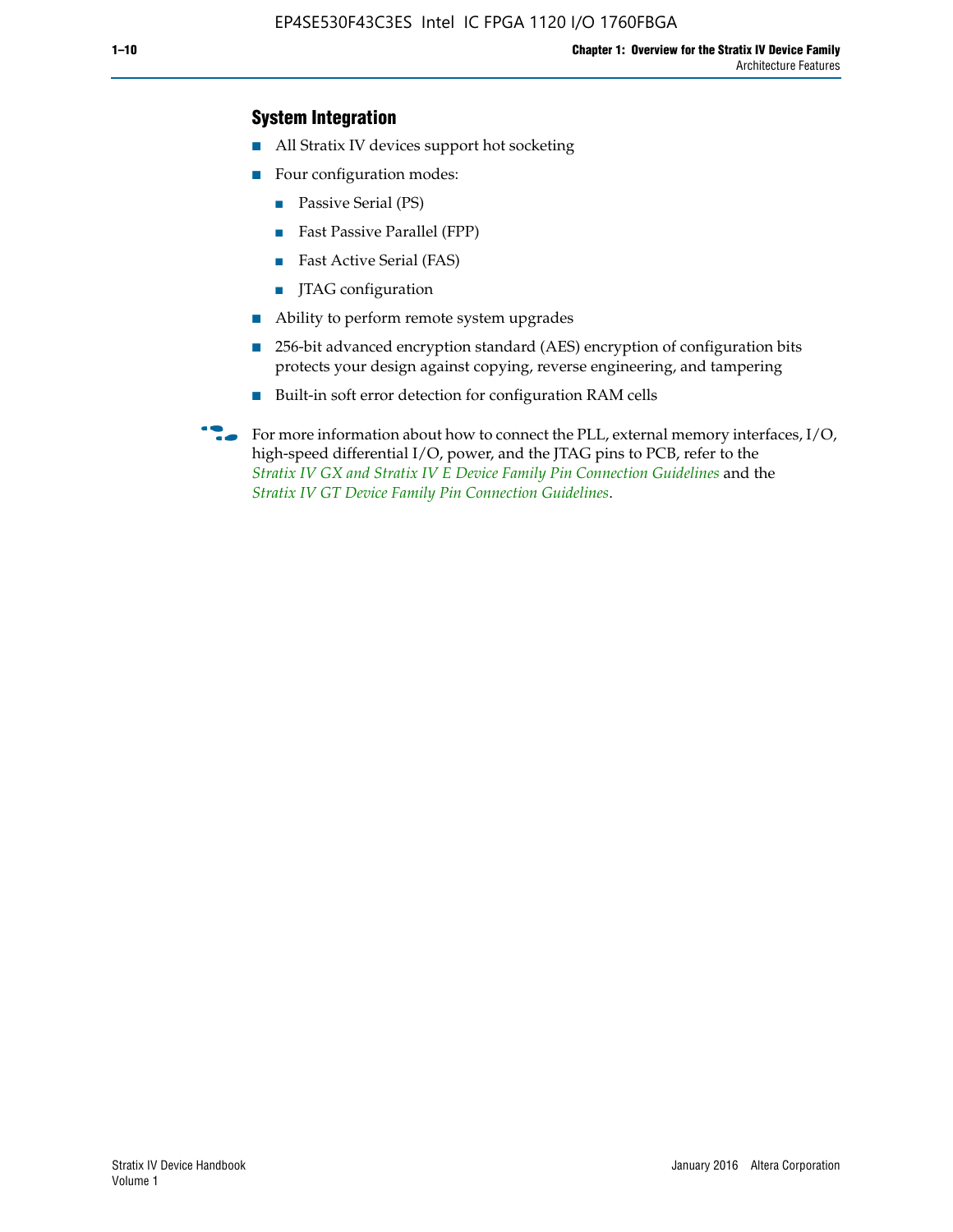#### Table 1–1 lists the Stratix IV GX device features.

# **Table 1–1. Stratix IV GX Device Features (Part 1 of 2)**

| <b>Feature</b>                                                       | EP4SGX70     |                               |      | <b>EP4SGX110</b>  |                   |      | <b>EP4SGX180</b>                |                |       |                                 | <b>EP4SGX230</b>              |                |                                   |                                 |                | <b>EP4SGX290</b>         |       |       |                |                                   |                               |                | <b>EP4SGX360</b> |       |                |       | <b>EP4SGX530</b> |
|----------------------------------------------------------------------|--------------|-------------------------------|------|-------------------|-------------------|------|---------------------------------|----------------|-------|---------------------------------|-------------------------------|----------------|-----------------------------------|---------------------------------|----------------|--------------------------|-------|-------|----------------|-----------------------------------|-------------------------------|----------------|------------------|-------|----------------|-------|------------------|
| <b>Package</b><br><b>Option</b>                                      | F780         | F1152                         | F780 | F1152             |                   | F780 | F1152                           |                | F1517 | F780                            | F1152                         |                | F1517                             | F780                            | F1152          |                          | F1517 | F1760 | F1932          | F780                              | F1152                         |                | F1517            | F1760 | F1932          | F1760 | F1932            |
| <b>ALMs</b>                                                          | 29,040       |                               |      | 42,240            |                   |      | 70,300                          |                |       |                                 | 91,200                        |                |                                   |                                 |                | 116,480                  |       |       |                |                                   |                               | 141,440        |                  |       |                |       | 212,480          |
| LEs                                                                  | 72,600       |                               |      | 105,600           |                   |      | 175,750                         |                |       |                                 | 228,000                       |                |                                   |                                 |                | 291,200                  |       |       |                |                                   |                               |                | 353,600          |       |                |       | 531,200          |
| 0.6 Gbps-<br>8.5 Gbps<br>Transceivers<br>$(PMA + PCs)$<br>(1)        | —            | 16                            |      | $\hspace{0.05cm}$ | 16                | —    | $\hspace{0.1mm}-\hspace{0.1mm}$ | 16             | 24    | $\hspace{0.1mm}-\hspace{0.1mm}$ | $\overbrace{\phantom{aaaaa}}$ | 16             | 24                                | $\hspace{0.05cm}$               |                | 16                       | 24    | 24    | 32             | $\overbrace{\phantom{123221111}}$ | $\overbrace{\phantom{aaaaa}}$ | 16             | 24               | 24    | 32             | 24    | 32               |
| 0.6 Gbps-<br>6.5 Gbps<br><b>Transceivers</b><br>$(PMA + PCs)$<br>(1) | 8            | $\overbrace{\phantom{aaaaa}}$ | 8    | 16                | $\qquad \qquad -$ | 8    | 16                              | -              | —     | 8                               | 16                            | —              | $\overbrace{\phantom{123221111}}$ | 16                              | 16             | $\overline{\phantom{0}}$ |       |       |                | 16                                | 16                            | —              |                  |       |                |       |                  |
| PMA-only<br>CMU<br>Channels<br>$(0.6$ Gbps-<br>6.5 Gbps)             |              | 8                             |      |                   | 8                 | —    | —                               | 8              | 12    |                                 | $\overline{\phantom{m}}$      | 8              | 12                                | $\hspace{0.1mm}-\hspace{0.1mm}$ | -              | 8                        | 12    | 12    | 16             |                                   | $\overbrace{\phantom{aaaaa}}$ | 8              | 12               | 12    | 16             | 12    | 16               |
| PCI Express<br>hard IP<br><b>Blocks</b>                              | $\mathbf{1}$ | $\overline{c}$                | -1   | $\overline{2}$    |                   | 1    |                                 | $\overline{2}$ |       | $\mathbf{1}$                    |                               | $\overline{c}$ |                                   |                                 |                | $\overline{c}$           |       |       | $\overline{4}$ |                                   |                               | $\overline{c}$ |                  |       | $\overline{4}$ | 4     |                  |
| High-Speed<br><b>LVDS</b><br>SERDES (up<br>to 1.6 Gbps)<br>(4)       | 28           | 56                            | 28   | 28                | 56                | 28   | 44                              |                | 88    | 28                              | 44                            |                | 88                                | —                               | 44             |                          | 88    | 88    | 98             |                                   | 44                            |                | 88               | 88    | 98             | 88    | 98               |
| SPI-4.2 Links                                                        | $\mathbf{1}$ |                               |      | 1                 |                   | 1    | $\overline{c}$                  |                | 4     | 1                               | $\overline{2}$                |                | 4                                 | —                               | $\overline{c}$ |                          |       | 4     |                | $\overline{\phantom{0}}$          | 2                             |                |                  | 4     |                |       | 4                |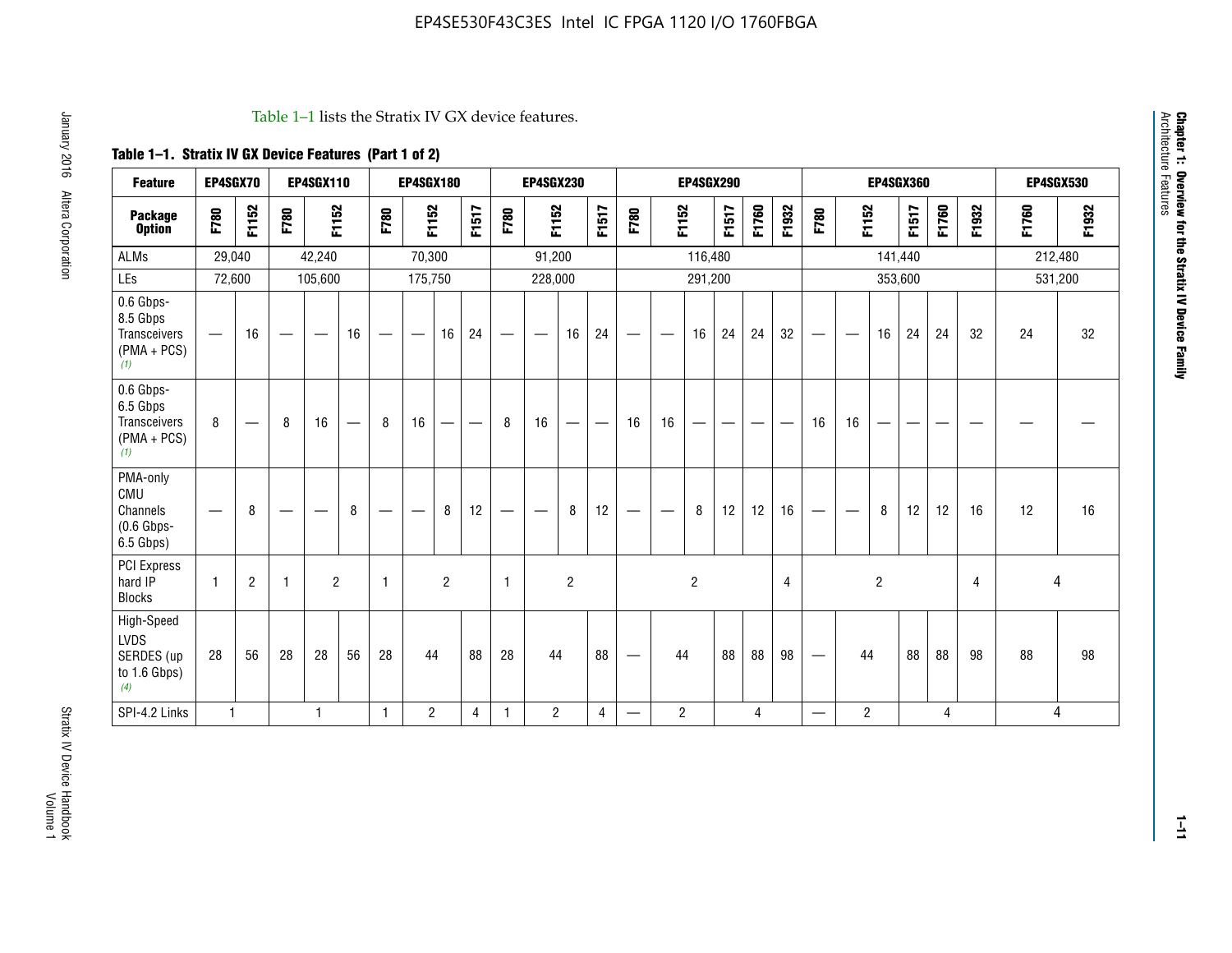**Table 1–1. Stratix IV GX Device Features (Part 2 of 2)**

| <b>Feature</b>                                       | EP4SGX70                |                        |                             | <b>EP4SGX110</b>            |                      |                             | <b>EP4SGX180</b>          |                      |                        |                             | <b>EP4SGX230</b>            |                      |                      |                            |                             | EP4SGX290              |                      |                      |                        |                             |                             |                        | <b>EP4SGX360</b>      |                      |                        | <b>EP4SGX530</b>  |                 |
|------------------------------------------------------|-------------------------|------------------------|-----------------------------|-----------------------------|----------------------|-----------------------------|---------------------------|----------------------|------------------------|-----------------------------|-----------------------------|----------------------|----------------------|----------------------------|-----------------------------|------------------------|----------------------|----------------------|------------------------|-----------------------------|-----------------------------|------------------------|-----------------------|----------------------|------------------------|-------------------|-----------------|
| <b>Package</b><br><b>Option</b>                      | F780                    | F1152                  | F780                        | F1152                       |                      | F780                        | F1152                     |                      | F1517                  | F780                        | F1152                       |                      | F1517                | F780                       | F1152                       |                        | F1517                | F1760                | F1932                  | F780                        | F1152                       |                        | F1517                 | F1760                | F1932                  | F1760             | F1932           |
| M9K Blocks<br>(256x)<br>36 bits)                     | 462                     |                        |                             | 660                         |                      |                             | 950                       |                      |                        |                             | 1,235                       |                      |                      |                            |                             | 936                    |                      |                      |                        |                             |                             | 1,248                  |                       |                      |                        |                   | 1,280           |
| M144K<br><b>Blocks</b><br>(2048 x<br>72 bits)        | 16                      |                        |                             | 16                          |                      |                             | 20                        |                      |                        |                             | 22                          |                      |                      |                            |                             | 36                     |                      |                      |                        |                             |                             | 48                     |                       |                      |                        | 64                |                 |
| <b>Total Memory</b><br>(MLAB+M9K<br>+M144K) Kb       | 7,370                   |                        |                             | 9,564                       |                      |                             | 13,627                    |                      |                        |                             | 17,133                      |                      |                      |                            |                             | 17,248                 |                      |                      |                        |                             |                             | 22,564                 |                       |                      |                        | 27,376            |                 |
| Embedded<br><b>Multipliers</b><br>$18 \times 18$ (2) | 384                     |                        |                             | 512                         |                      |                             | 920                       |                      |                        |                             | 1,288                       |                      |                      |                            |                             | 832                    |                      |                      |                        |                             |                             | 1,040                  |                       |                      | 1,02<br>4              | 1,024             |                 |
| PLLs                                                 | 3                       | $\overline{4}$         | 3                           | 4                           |                      | 3                           | 6                         |                      | 8                      | 3                           | 6                           |                      | 8                    | 4                          | 6                           |                        | 8                    | 12                   | 12                     | 4                           | 6                           |                        | 8                     | 12                   | 12                     | 12                | 12              |
| User $I/Os$ (3)                                      | 372                     | 488                    | 372                         | 372                         | 48<br>8              | 372                         | 56<br>4                   | 56<br>4              | 74<br>4                | 372                         | 564                         | 56<br>$\overline{4}$ | 74<br>$\overline{4}$ | 289                        | 564                         | 56<br>4                | 74<br>4              | 88<br>0              | 92<br>$\mathbf 0$      | 289                         | 564                         | 56<br>4                | 74<br>4               | 88<br>$\mathbf{0}$   | 920                    | 880               | 920             |
| Speed Grade<br>(fastest to<br>slowest) (5)           | $-2x,$<br>$-3,$<br>$-4$ | $-2,$<br>$-3,$<br>$-4$ | $-2\times$<br>$-3,$<br>$-4$ | $-2\times$<br>$-3,$<br>$-4$ | $-2,$<br>-3,<br>$-4$ | $-2\times$<br>$-3,$<br>$-4$ | $-2$<br>×,<br>$-3,$<br>-4 | $-2$<br>$-3$<br>$-4$ | $-2,$<br>$-3,$<br>$-4$ | $-2\times$<br>$-3,$<br>$-4$ | $-2\times$<br>$-3,$<br>$-4$ | $-2,$<br>-3,<br>$-4$ | $-2,$<br>-3,<br>$-4$ | $-2\times$<br>$-3$<br>$-4$ | $-2\times$<br>$-3,$<br>$-4$ | $-2,$<br>$-3,$<br>$-4$ | $-2,$<br>-3,<br>$-4$ | $-2,$<br>-3,<br>$-4$ | $-2,$<br>$-3,$<br>$-4$ | $-2\times$<br>$-3,$<br>$-4$ | $-2\times$<br>$-3,$<br>$-4$ | $-2,$<br>$-3,$<br>$-4$ | $-2,$<br>$-3$<br>$-4$ | $-2,$<br>-3,<br>$-4$ | $-2,$<br>$-3,$<br>$-4$ | $-2, -3,$<br>$-4$ | $-2, -3,$<br>-4 |

#### **Notes to Table 1–1:**

(1) The total number of transceivers is divided equally between the left and right side of each device, except for the devices in the F780 package. These devices have eight transceiver channels located only on the right side of the device.

- (2) Four multiplier adder mode.
- (3) The user I/Os count from pin-out files includes all general purpose I/O, dedicated clock pins, and dual purpose configuration pins. Transceiver pins and dedicated configuration pins are not included in the pin count.
- (4) Total pairs of high-speed LVDS SERDES take the lowest channel count of  $R_X/T_X$ .
- (5) The difference between the Stratix IV GX devices in the –2 and –2x speed grades is the number of available transceiver channels. The –2 device allows you to use the transceiver CMU blocks as transceiver channels. The –2x device does NOT allow you to use the CMU blocks as transceiver channels. In addition to the reduction of available transceiver channels in the Stratix IV GX –2x device, the data rates in the –2x device are limited to 6.5 Gbps.

January 2016 Altera Corporation

Altera Corporation

January 2016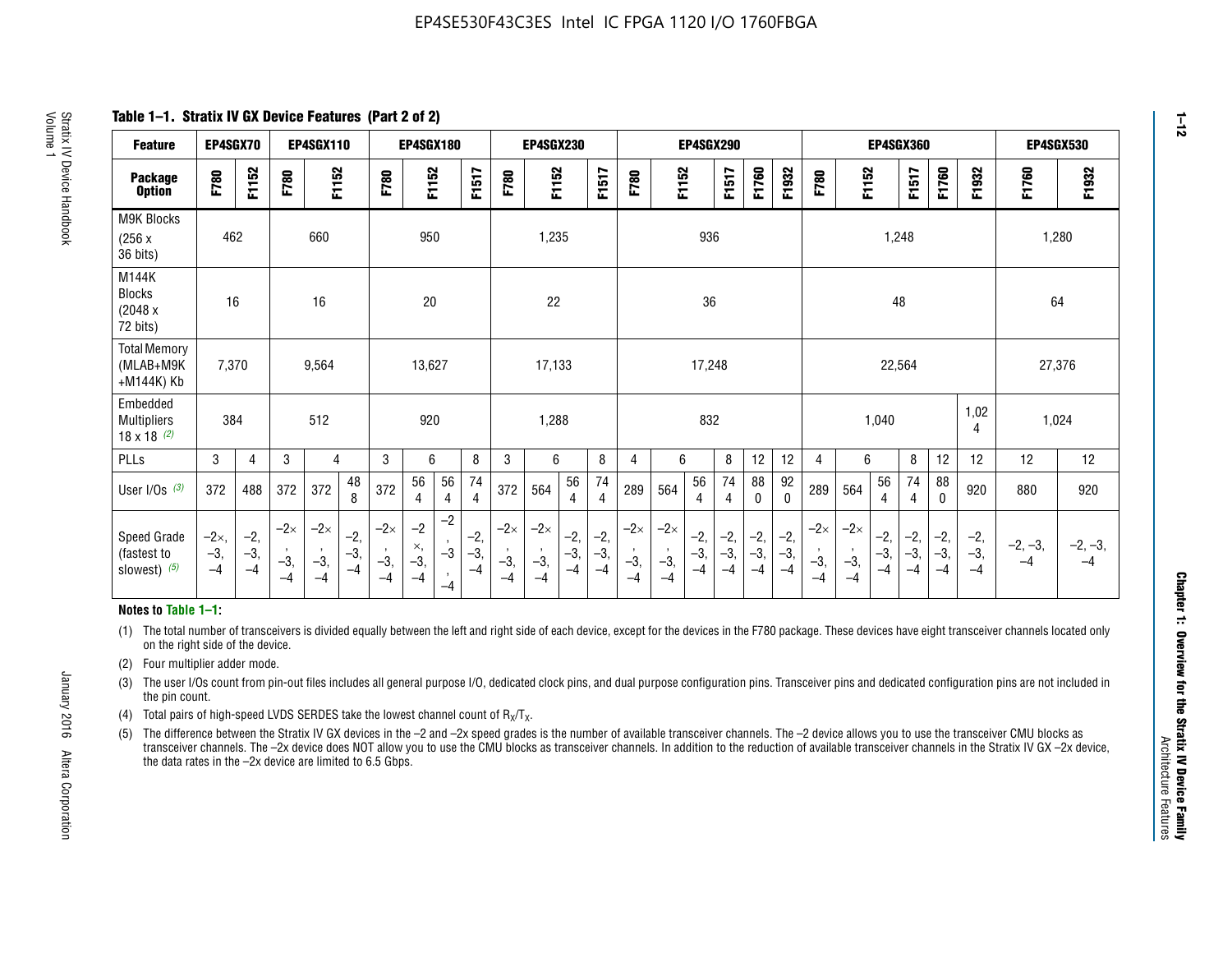Table 1–2 lists the Stratix IV GX device package options.

#### **Table 1–2. Stratix IV GX Device Package Options** *(1)***,** *(2)*

| <b>Device</b> |                  | <b>F780</b><br>(29 mm x 29 mm) $(6)$ | F1152<br>$(35 \, \text{mm} \times 35 \, \text{mm})$<br>(6) |             | <b>F1152</b><br>$(35 \text{ mm} \times 35 \text{ mm})$ $(5)$ , $(7)$ | F1517<br>(40 mm x 40 mm)<br>$(5)$ $(7)$ | <b>F1760</b><br>$(42.5 \text{ mm} \times 42.5 \text{ mm})$<br>(I) | F1932<br>$(45 \, \text{mm} \times 45 \, \text{mm})$<br>(7) |
|---------------|------------------|--------------------------------------|------------------------------------------------------------|-------------|----------------------------------------------------------------------|-----------------------------------------|-------------------------------------------------------------------|------------------------------------------------------------|
| EP4SGX70      | <b>DF29</b>      |                                      |                                                            | <b>HF35</b> |                                                                      |                                         |                                                                   |                                                            |
| EP4SGX110     | <b>DF29</b>      |                                      | FF35                                                       | <b>HF35</b> |                                                                      |                                         |                                                                   |                                                            |
| EP4SGX180     | DF <sub>29</sub> |                                      | FF35                                                       |             | <b>HF35</b>                                                          | KF40                                    |                                                                   |                                                            |
| EP4SGX230     | DF <sub>29</sub> |                                      | FF35                                                       |             | <b>HF35</b>                                                          | KF40                                    |                                                                   |                                                            |
| EP4SGX290     |                  | FH29 $(3)$                           | FF35                                                       |             | <b>HF35</b>                                                          | KF40                                    | KF43                                                              | <b>NF45</b>                                                |
| EP4SGX360     |                  | FH29 (3)                             | FF35                                                       |             | <b>HF35</b>                                                          | KF40                                    | KF43                                                              | <b>NF45</b>                                                |
| EP4SGX530     |                  |                                      |                                                            |             | HH35 (4)                                                             | KH40 (4)                                | KF43                                                              | <b>NF45</b>                                                |

#### **Notes to Table 1–2:**

(1) Device packages in the same column and marked under the same arrow sign have vertical migration capability.

(2) Use the Pin Migration Viewer in the Pin Planner to verify the pin migration compatibility when migrating devices. For more information, refer to *[I/O Management](http://www.altera.com/literature/hb/qts/qts_qii52013.pdf)* in the *Quartus II Handbook, Volume 2*.

(3) The 780-pin EP4SGX290 and EP4SGX360 devices are available only in 33 mm x 33 mm Hybrid flip chip package.

(4) The 1152-pin and 1517-pin EP4SGX530 devices are available only in 42.5 mm x 42.5 mm Hybrid flip chip packages.

(5) When migrating between hybrid and flip chip packages, there is an additional keep-out area. For more information, refer to the *[Package Information Datasheet for Altera Devices](http://www.altera.com/literature/ds/dspkg.pdf)*.

(6) Devices listed in this column are available in –2x, –3, and –4 speed grades. These devices do not have on-package decoupling capacitors.

(7) Devices listed in this column are available in –2, –3, and –4 speed grades. These devices have on-package decoupling capacitors. For more information about on-package decoupling capacitor value in each device, refer to Table 1–3.

 $\mathbb{L}$ s On-package decoupling reduces the need for on-board or PCB decoupling capacitors by satisfying the transient current requirements at higher frequencies. The *[Power Delivery Network](http://www.altera.com/literature/ug/pdn_tool_stxiv.zip)* design tool for Stratix IV devices accounts for the on-package decoupling and reflects the reduced requirements for PCB decoupling capacitors.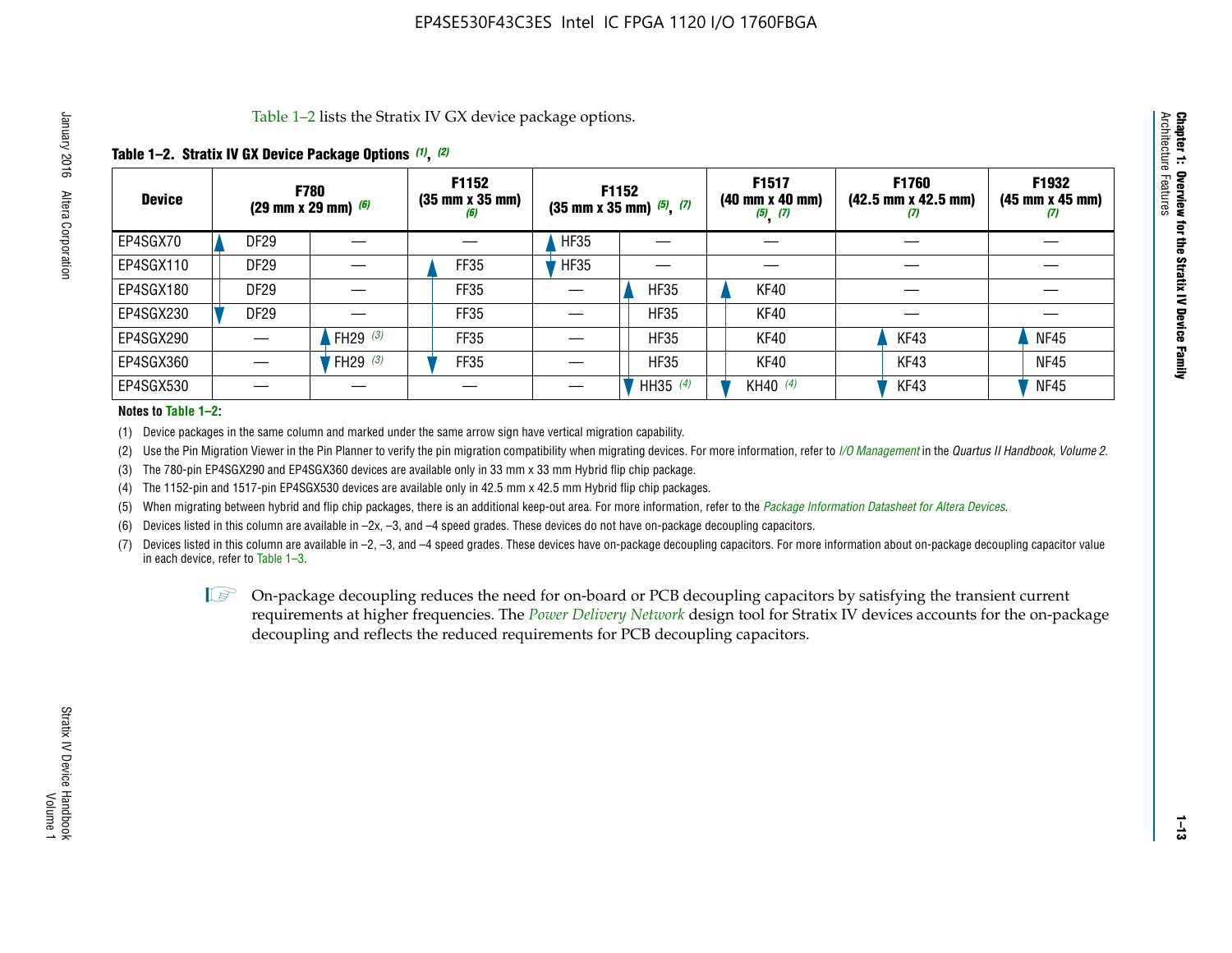| <b>Ordering Information</b> |                            | <b>V<sub>cc</sub></b>               | V <sub>ccio</sub>    | V <sub>CCL GXB</sub>         | V <sub>CCA_L/R</sub> | V <sub>CCT</sub> and V <sub>CCR</sub> (Shared)   |
|-----------------------------|----------------------------|-------------------------------------|----------------------|------------------------------|----------------------|--------------------------------------------------|
| EP4SGX70                    | <b>HF35</b>                | $2\times1$ uF + $2\times470$ nF     | 10nF per bank $(2)$  | 100nF per transceiver block  | 100 <sub>n</sub> F   | $1 \times 470$ nF + $1 \times 47$ nF per side    |
| EP4SGX110                   | <b>HF35</b>                | $2\times1$ uF + $2\times470$ nF     | 10nF per bank $(2)$  | 100nF per transceiver block  | 100 <sub>n</sub> F   | $1\times470$ nF + $1\times47$ nF per side        |
| EP4SGX180                   | <b>HF35</b><br>KF40        | $2\times1$ uF + $2\times470$ nF     | 10nF per bank $(2)$  | 100nF per transceiver block  | 100 <sub>nF</sub>    | $1 \times 470$ nF + $1 \times 47$ nF per side    |
| EP4SGX230                   | <b>HF35</b><br>KF40        | $2 \times 1$ uF + $2 \times 470$ nF | 10 nF per bank $(2)$ | 100 nF per transceiver block | 100 nF               | $1 \times 470$ nF + $1 \times 47$ nF<br>per side |
|                             | <b>HF35</b><br><b>KF40</b> |                                     |                      |                              |                      | $1 \times 470$ nF + $1 \times 47$ nF             |
| EP4SGX290                   | KF43<br><b>NF45</b>        | $4 \times 1$ uF + $4 \times 470$ nF | 10 nF per bank $(2)$ | 100 nF per transceiver block | 100nF                | per side                                         |
|                             | <b>HF35</b><br>KF40        |                                     |                      |                              |                      | $1 \times 470$ nF + $1 \times 47$ nF             |
| EP4SGX360                   | KF43<br><b>NF45</b>        | $4 \times 1$ uF + $4 \times 470$ nF | 10 nF per bank $(2)$ | 100 nF per transceiver block | 100 nF               | per side                                         |
|                             | <b>HH35</b>                |                                     |                      |                              |                      |                                                  |
| EP4SGX530                   | <b>KH40</b><br>KF43        | $4 \times 1$ uF + $4 \times 470$ nF | 10 nF per bank $(2)$ | 100 nF per transceiver block | 100 nF               | $1 \times 470$ nF + $1 \times 47$ nF<br>per side |
|                             | <b>NF45</b>                |                                     |                      |                              |                      |                                                  |

**Notes to Table 1–3:**

(1) Table 1-3 refers to production devices on-package decoupling. For more information about decoupling design of engineering sample (ES) devices, contact [Altera Technical Support](http://mysupport.altera.com/eservice/login.asp).

(2) For I/O banks  $3(*)$ ,  $4(*)$ ,  $7(*)$ , and  $8(*)$  only. There is no OPD for I/O bank  $1(*)$ ,  $2(*)$ ,  $5(*)$ , and  $6(*)$ .

**1–14**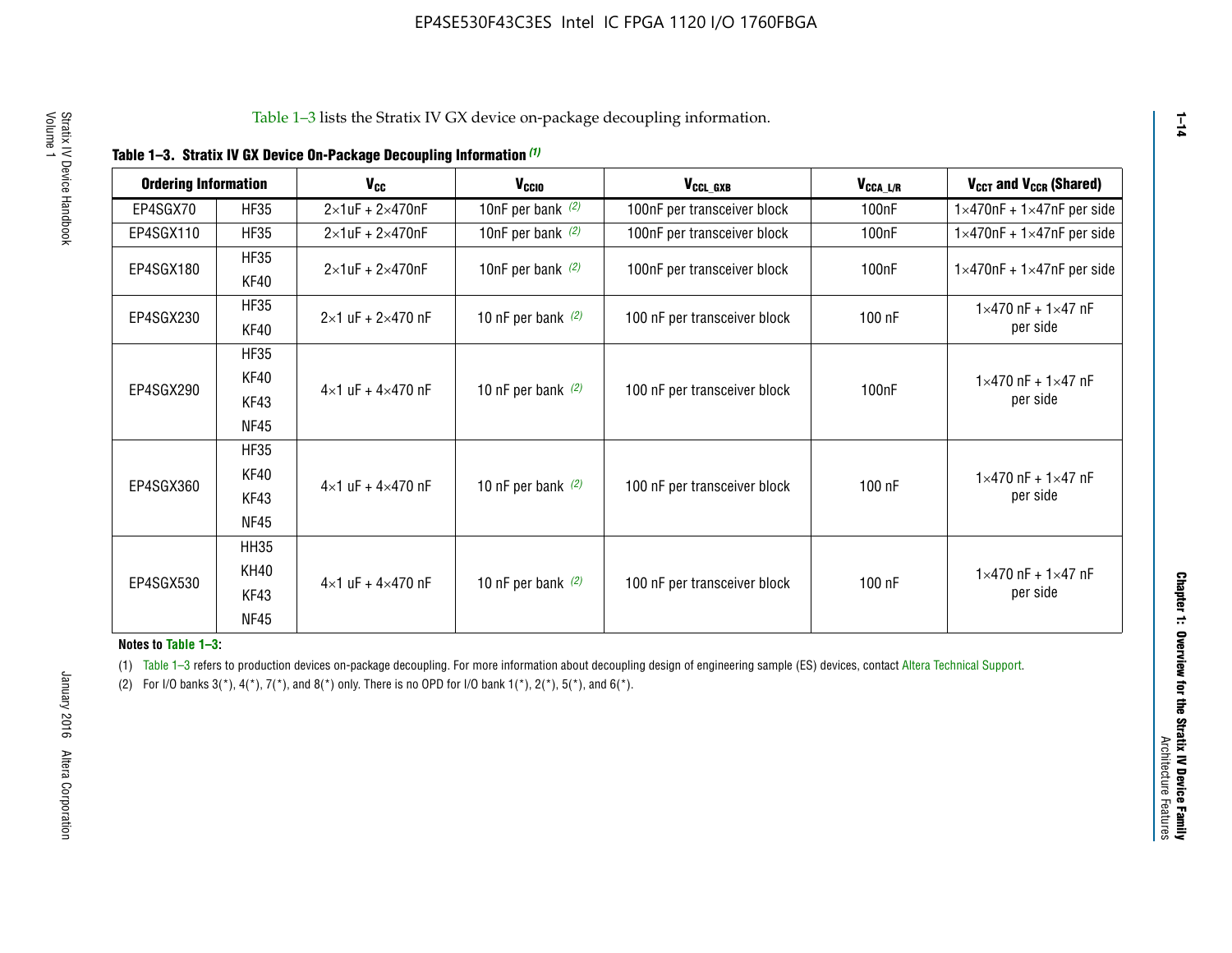#### Table 1–4 lists the Stratix IV E device features.

#### **Table 1–4. Stratix IV E Device Features**

| <b>Feature</b>                                      | <b>EP4SE230</b> |     | <b>EP4SE360</b>                        |              | <b>EP4SE530</b> |              |          | <b>EP4SE820</b> |            |  |
|-----------------------------------------------------|-----------------|-----|----------------------------------------|--------------|-----------------|--------------|----------|-----------------|------------|--|
| Package Pin Count                                   | 780             | 780 | 1152                                   | 1152         | 1517            | 1760         | 1152     | 1517            | 1760       |  |
| ALMs                                                | 91,200          |     | 141,440                                |              | 212,480         |              |          | 325,220         |            |  |
| LEs                                                 | 228,000         |     | 353,600                                |              | 531,200         |              |          | 813,050         |            |  |
| High-Speed LVDS<br>SERDES (up to<br>1.6 Gbps) $(1)$ | 56              | 56  | 88                                     | 88           | 112             | 112          | 88       | 112             | 132        |  |
| SPI-4.2 Links                                       | 3               | 3   | 4                                      | 4            |                 | 6            | 4        | 6               | 6          |  |
| <b>M9K Blocks</b><br>(256 x 36 bits)                | 1,235           |     | 1,248                                  |              | 1,280           |              | 1610     |                 |            |  |
| M144K Blocks<br>(2048 x 72 bits)                    | 22              |     | 48                                     |              | 64              |              | 60       |                 |            |  |
| <b>Total Memory</b><br>$(MLAB+M9K+$<br>M144K) Kb    | 17,133          |     | 22,564                                 |              | 27,376          |              |          | 33,294          |            |  |
| <b>Embedded Multipliers</b><br>$(18 \times 18)$ (2) | 1,288           |     | 1,040                                  |              | 1,024           |              |          | 960             |            |  |
| PLLs                                                | 4               | 4   | 8                                      | 8            | 12              | 12           | 8        | 12              | 12         |  |
| User I/Os $(3)$                                     | 488             | 488 | 744                                    | 744          | 976             | 976          | 744(4)   | 976 (4)         | 1120 $(4)$ |  |
| Speed Grade<br>(fastest to slowest)                 |                 |     | $-2, -3, -4$ $-2, -3, -4$ $-2, -3, -4$ | $-2, -3, -4$ | $-2, -3, -4$    | $-2, -3, -4$ | $-3, -4$ | $-3, -4$        | $-3, -4$   |  |

#### **Notes to Table 1–4:**

(1) The user I/O count from the pin-out files include all general purpose I/Os, dedicated clock pins, and dual purpose configuration pins. Transceiver pins and dedicated configuration pins are not included in the pin count.

(2) Four multiplier adder mode.

(3) Total pairs of high-speed LVDS SERDES take the lowest channel count of  $R_X/T_X$ .

(4) This data is preliminary.

**Chapter 1: Overview for the Stratix IV Device Family**

**Chapter 1: Overview for the Stratix IV Device Family**<br>Architecture Faatures

Architecture Features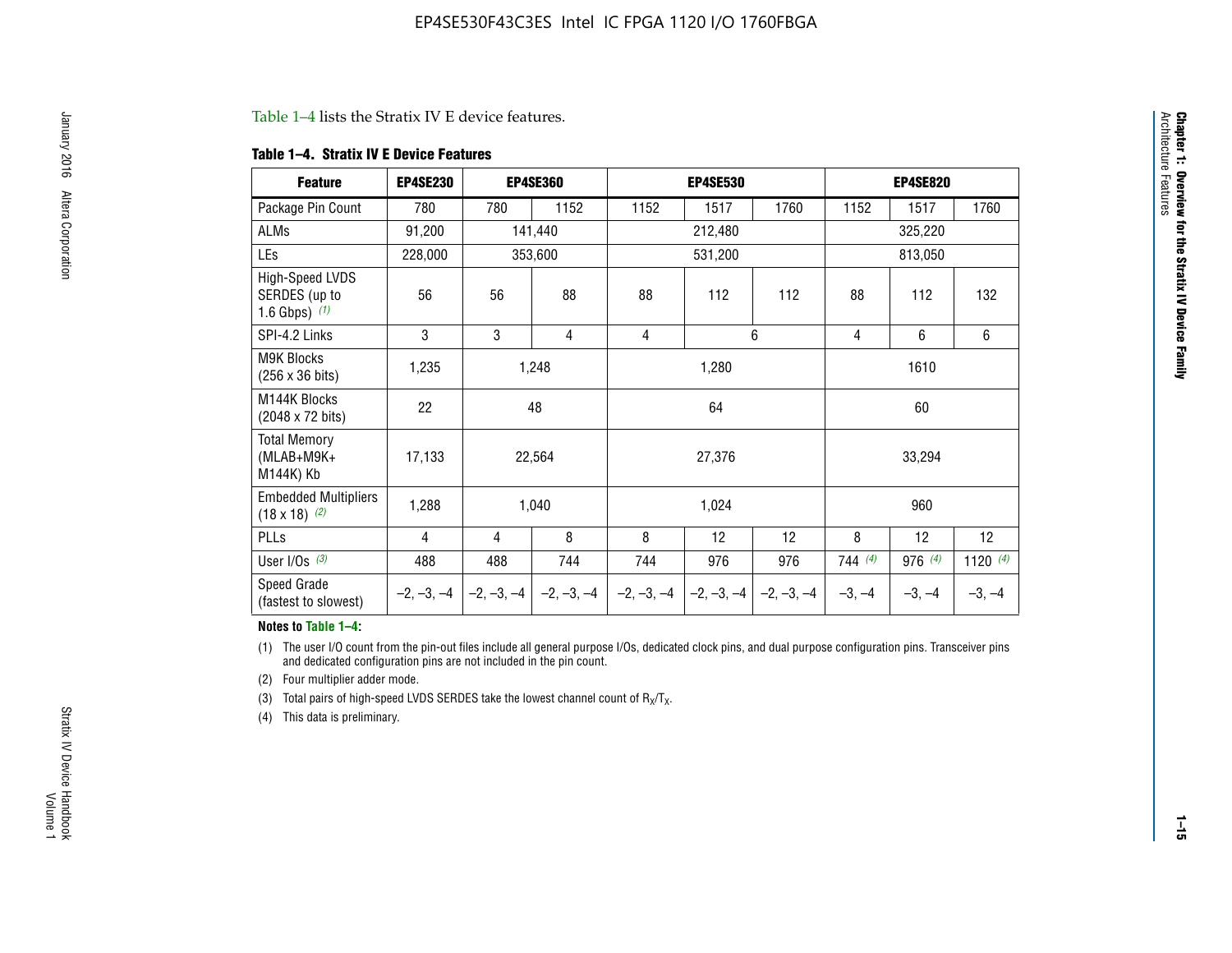Table 1–5 summarizes the Stratix IV E device package options.

| <b>Device</b> | <b>F780</b><br>$(29 \text{ mm} \times 29 \text{ mm})$ $(5)$ , $(6)$ | F1152<br>$(35 \text{ mm} \times 35 \text{ mm})$ $(5)$ $(7)$ | F <sub>1517</sub><br>$(40 \text{ mm} \times 40 \text{ mm})$ (7) | <b>F1760</b><br>$(42.5$ mm x 42.5 mm) $(7)$ |
|---------------|---------------------------------------------------------------------|-------------------------------------------------------------|-----------------------------------------------------------------|---------------------------------------------|
| EP4SE230      | F <sub>29</sub>                                                     |                                                             |                                                                 |                                             |
| EP4SE360      | H29 $(3)$                                                           | F35                                                         |                                                                 |                                             |
| EP4SE530      |                                                                     | H35 $(4)$                                                   | H40 $(4)$                                                       | F43                                         |
| EP4SE820      |                                                                     | H35 $(4)$                                                   | H40 $(4)$                                                       | F43                                         |

**Table 1–5. Stratix IV E Device Package Options** *(1)***,** *(2)*

#### **Notes to Table 1–5:**

(1) Device packages in the same column and marked under the same arrow sign have vertical migration capability.

(2) Use the Pin Migration Viewer in the Pin Planner to verify the pin migration compatibility when migrating devices. For more information, refer to *[I/O Management](http://www.altera.com/literature/hb/qts/qts_qii52013.pdf)* in the *Quartus II Handbook, Volume 2*.

(3) The 780-pin EP4SE360 device is available only in the 33 mm x 33 mm Hybrid flip chip package.

(4) The 1152-pin and 1517-pin for EP4SE530 and EP4SE820 devices are available only in the 42.5 mm x 42.5 mm Hybrid flip chip package.

(5) When migrating between hybrid and flip chip packages, there is an additional keep-out area. For more information, refer to the *[Package](http://www.altera.com/literature/ds/dspkg.pdf)  [Information Datasheet for Altera Devices](http://www.altera.com/literature/ds/dspkg.pdf)*.

(6) Devices listed in this column do not have on-package decoupling capacitors.

(7) Devices listed in this column have on-package decoupling capacitors. For more information about on-package decoupling capacitor value for each device, refer to Table 1–6.

Table 1–6 lists the Stratix IV E on-package decoupling information.

| Table 1–6. Stratix IV E Device On-Package Decoupling Information (1) |  |  |  |  |  |
|----------------------------------------------------------------------|--|--|--|--|--|
|----------------------------------------------------------------------|--|--|--|--|--|

|          | <b>Ordering Information</b> | V <sub>cc</sub>                     | <b>V<sub>CCIO</sub></b> |
|----------|-----------------------------|-------------------------------------|-------------------------|
| EP4SE360 | F <sub>35</sub>             | $4 \times 1$ uF + $4 \times 470$ nF | 10 nF per bank          |
|          | H35                         |                                     |                         |
| EP4SE530 | H40                         | $4\times1$ uF + $4\times470$ nF     | 10 nF per bank          |
|          | F43                         |                                     |                         |
|          | H35                         |                                     |                         |
| EP4SE820 | H40                         | $4\times1$ uF + $4\times470$ nF     | 10 nF per bank          |
|          | F43                         |                                     |                         |

**Note to Table 1–6:**

(1) Table 1–6 refers to production devices on-package decoupling. For more information about decoupling design of engineering sample (ES) devices, contact [Altera Technical Support](http://mysupport.altera.com/eservice/login.asp).

Table 1–7 lists the Stratix IV GT device features.

| <b>Feature</b>                       | <b>EP4S40G2</b> | <b>EP4S40G5</b> | <b>EP4S100G2</b> | <b>EP4S100G3</b> | <b>EP4S100G4</b> | <b>EP4S100G5</b> |         |
|--------------------------------------|-----------------|-----------------|------------------|------------------|------------------|------------------|---------|
| Package Pin Count                    | 1517            | 1517            | 1517             | 1932             | 1932             | 1517             | 1932    |
| <b>ALMs</b>                          | 91,200          | 212,480         | 91,200           | 116,480          | 141,440          | 212.480          |         |
| LEs                                  | 228,000         | 531,200         | 228,000          | 291,200          | 353,600          |                  | 531,200 |
| <b>Total Transceiver</b><br>Channels | 36              | 36              | 36               | 48               | 48               | 36               | 48      |

**Table 1–7. Stratix IV GT Device Features (Part 1 of 2)**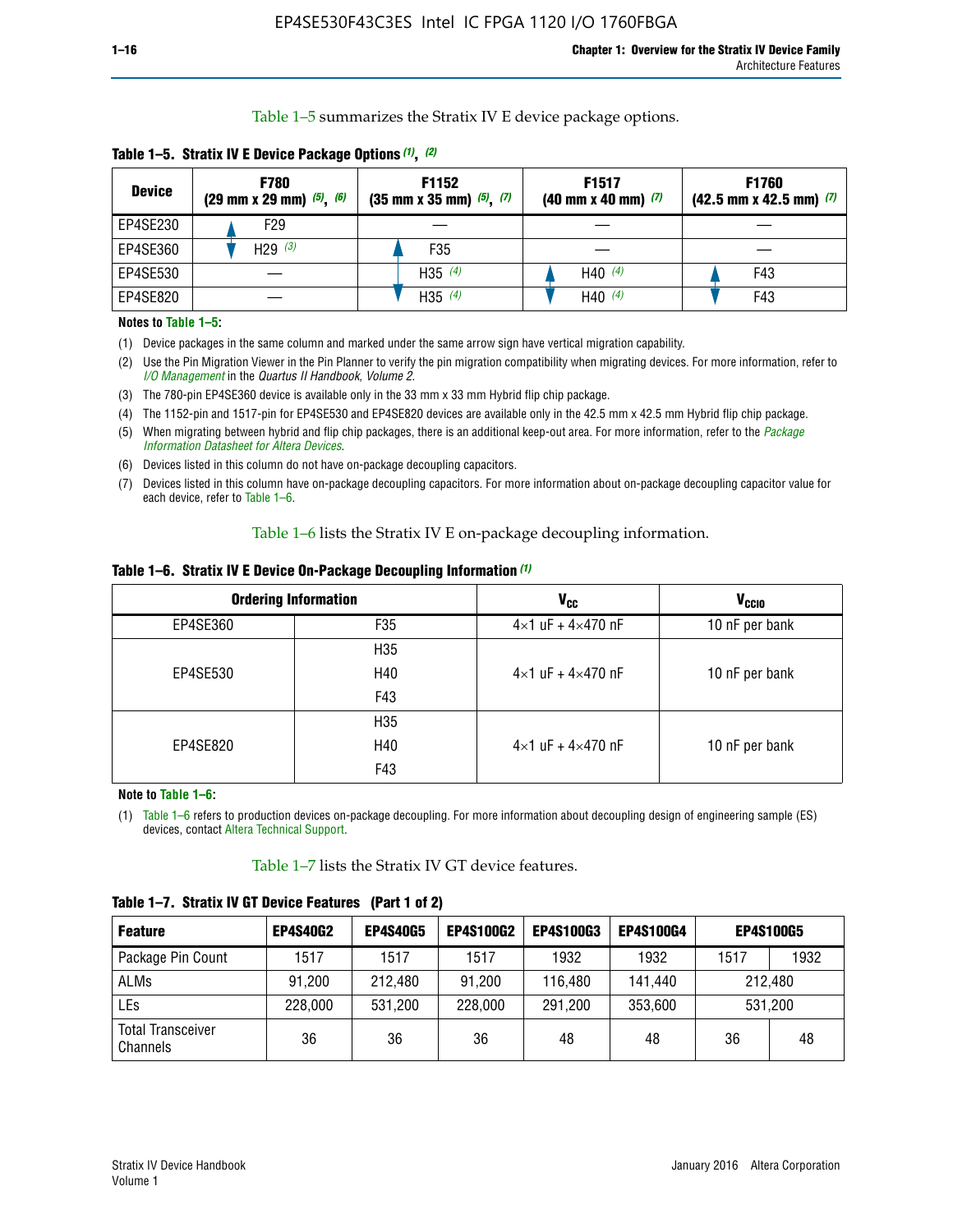| <b>Feature</b>                                                              | <b>EP4S40G2</b> | <b>EP4S40G5</b> | EP4S100G2      | <b>EP4S100G3</b> | EP4S100G4      |                | <b>EP4S100G5</b>          |
|-----------------------------------------------------------------------------|-----------------|-----------------|----------------|------------------|----------------|----------------|---------------------------|
| 10G Transceiver<br>Channels<br>(600 Mbps - 11.3 Gbps)<br>with PMA + PCS)    | 12              | 12              | 24             | 24               | 24             | 24             | 32                        |
| 8G Transceiver<br>Channels<br>(600 Mbps - 8.5 Gbps<br>with PMA + PCS) $(1)$ | 12              | 12              | 0              | 8                | 8              | $\mathbf 0$    | 0                         |
| PMA-only CMU<br>Channels<br>(600 Mbps- 6.5 Gbps)                            | 12              | 12              | 12             | 16               | 16             | 12             | 16                        |
| PCIe hard IP Blocks                                                         | $\overline{2}$  | $\overline{2}$  | $\overline{2}$ | $\overline{4}$   | $\overline{4}$ | $\overline{2}$ | $\overline{4}$            |
| <b>High-Speed LVDS</b><br><b>SERDES</b><br>(up to 1.6 Gbps) $(2)$           | 46              | 46              | 46             | 47               | 47             | 46             | 47                        |
| SP1-4.2 Links                                                               | $\overline{2}$  | $\overline{2}$  | $\overline{2}$ | $\overline{2}$   | $\overline{2}$ | $\overline{2}$ | $\overline{2}$            |
| <b>M9K Blocks</b><br>(256 x 36 bits)                                        | 1,235           | 1,280           | 1,235          | 936              | 1,248          |                | 1,280                     |
| M144K Blocks<br>(2048 x 72 bits)                                            | 22              | 64              | 22             | 36               | 48             |                | 64                        |
| Total Memory (MLAB +<br>M9K + M144K) Kb                                     | 17,133          | 27,376          | 17,133         | 17,248           | 22,564         |                | 27,376                    |
| <b>Embedded Multipliers</b><br>$18 \times 18^{(3)}$                         | 1,288           | 1,024           | 1,288          | 832              | 1,024          |                | 1,024                     |
| PLLs                                                                        | 8               | 8               | 8              | 12               | 12             | 8              | 12                        |
| User I/Os $(4)$ , $(5)$                                                     | 654             | 654             | 654            | 781              | 781            | 654            | 781                       |
| <b>Speed Grade</b><br>(fastest to slowest)                                  | $-1, -2, -3$    | $-1, -2, -3$    | $-1, -2, -3$   | $-1, -2, -3$     | $-1, -2, -3$   |                | $-1, -2, -3$ $-1, -2, -3$ |

**Notes to Table 1–7:**

(1) You can configure all 10G transceiver channels as 8G transceiver channels. For example, the EP4S40G2F40 device has twenty-four 8G transceiver channels and the EP4S100G5F45 device has thirty-two 8G transceiver channels.

(2) Total pairs of high-speed LVDS SERDES take the lowest channel count of  $R_X/T_X$ .

(3) Four multiplier adder mode.

(4) The user I/O count from the pin-out files include all general purpose I/Os, dedicated clock pins, and dual purpose configuration pins. Transceiver pins and dedicated configuration pins are not included in the pin count.

(5) This data is preliminary.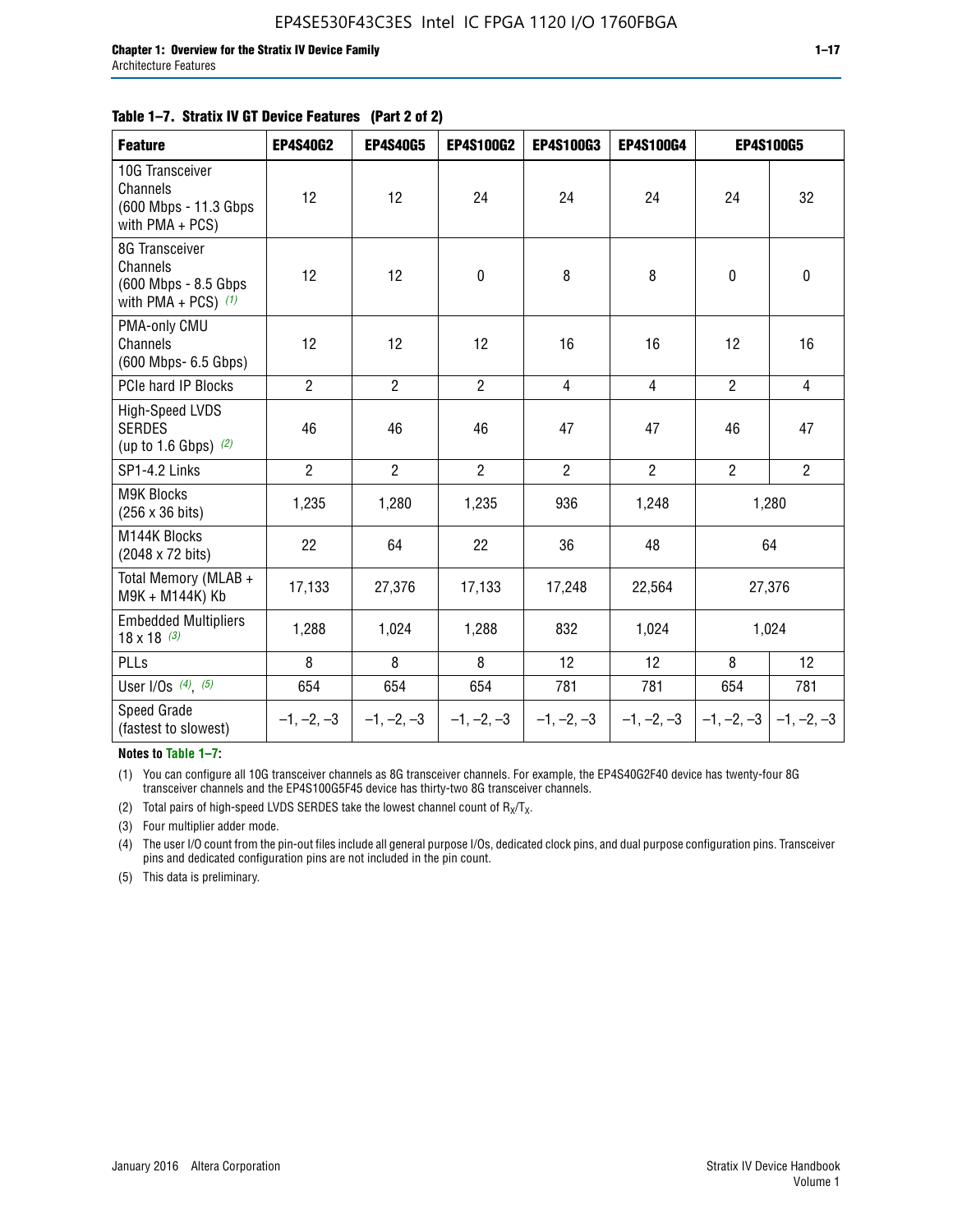Table 1–8 lists the resource counts for the Stratix IV GT devices.

| <b>Device</b>                      | <b>1517 Pin</b><br><b>1932 Pin</b><br>$(40 \text{ mm} \times 40 \text{ mm})$ (3)<br>(45 mm x 45 mm) |     |  |
|------------------------------------|-----------------------------------------------------------------------------------------------------|-----|--|
| <b>Stratix IV GT 40 G Devices</b>  |                                                                                                     |     |  |
| EP4S40G2                           | F40                                                                                                 |     |  |
| EP4S40G5                           | H40 $(4)$ , $(5)$                                                                                   |     |  |
| <b>Stratix IV GT 100 G Devices</b> |                                                                                                     |     |  |
| EP4S100G2                          | F40                                                                                                 |     |  |
| EP4S100G3                          |                                                                                                     | F45 |  |
| EP4S100G4                          |                                                                                                     | F45 |  |
| EP4S100G5                          | H40 $(4)$ $(5)$                                                                                     | F45 |  |

#### **Notes to Table 1–8:**

(1) This table represents pin compatability; however, it does not include hard IP block placement compatability.

- (2) Devices under the same arrow sign have vertical migration capability.
- (3) When migrating between hybrid and flip chip packages, there is an additional keep-out area. For more information, refer to the *[Altera Device Package Information Data Sheet](http://www.altera.com/literature/ds/dspkg.pdf)*.
- (4) EP4S40G5 and EP4S100G5 devices with 1517 pin-count are only available in 42.5-mm x 42.5-mm Hybrid flip chip packages.
- (5) If you are using the hard IP block, migration is not possible.

Table 1–9 lists the Stratix IV GT on-package decoupling information.

**Table 1–9. Stratix IV GT Device On-Package Decoupling Information** *(1)*

| <b>Ordering</b><br><b>Information</b> | Vcc                                 | <b>V<sub>CCIO</sub></b> | V <sub>CCL GXB</sub>            | V <sub>CCA L/R</sub> | V <sub>CCT L/R</sub> | V <sub>CCR L/R</sub> |
|---------------------------------------|-------------------------------------|-------------------------|---------------------------------|----------------------|----------------------|----------------------|
| EP4S40G2F40                           | $2 \times 1$ uF + $2 \times 470$ nF | 10 nF per bank $(2)$    | 100 nF per<br>transceiver block | 100 nF               | $100$ nF             | $100$ nF             |
| EP4S100G2F40                          |                                     |                         |                                 |                      |                      |                      |
| EP4S100G3F45                          |                                     | 10 nF per bank $(2)$    | 100 nF per<br>transceiver block | 100 nF               | $100$ nF             | $100$ nF             |
| EP4S100G4F45                          | $4 \times 1$ uF + $4 \times 470$ nF |                         |                                 |                      |                      |                      |
| EP4S40G5H40                           |                                     |                         |                                 |                      |                      |                      |
| EP4S100G5H40                          |                                     |                         |                                 |                      |                      |                      |
| EP4S100G5F45                          |                                     |                         |                                 |                      |                      |                      |

**Notes to Table 1–9:**

(1) Table 1–9 refers to production devices on-package decoupling. For more information about decoupling design of engineering sample (ES) devices, contact [Altera Technical Support](http://mysupport.altera.com/eservice/login.asp).

(2) For I/O banks  $3(*)$ ,  $4(*)$ ,  $7(*)$ , and  $8(*)$  only. There is no OPD for I/O bank  $1(*)$ ,  $2(*)$ ,  $5(*)$ , and  $6(*)$ .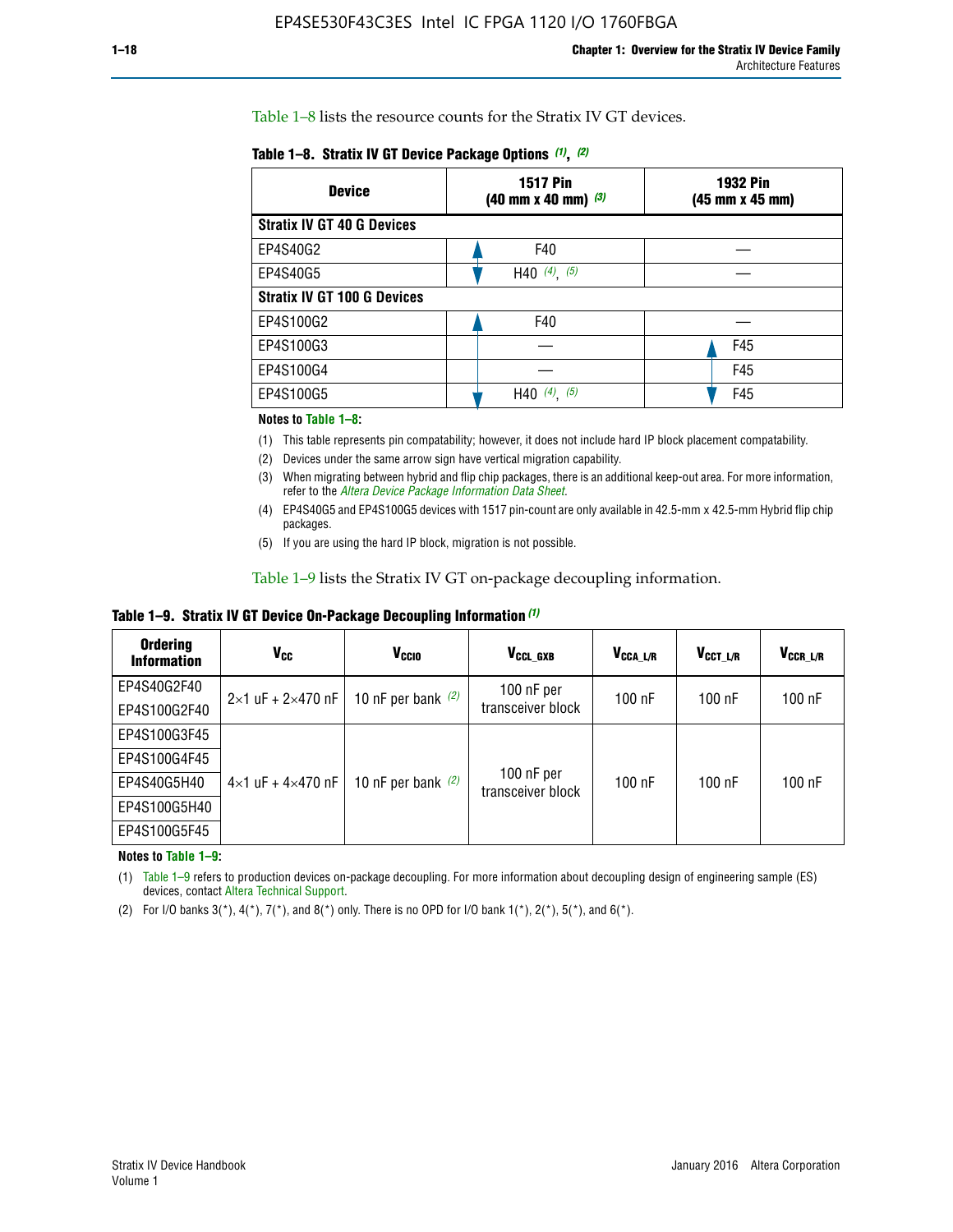# **Integrated Software Platform**

The Quartus II software provides an integrated environment for HDL and schematic design entry, compilation and logic synthesis, full simulation and advanced timing analysis, SignalTap II Logic Analyzer, and device configuration of Stratix IV designs. The Quartus II software provides the MegaWizard<sup> $M$ </sup> Plug-In Manager user interface to generate different functional blocks, such as memory, PLL, and digital signal processing logic. For transceivers, the Quartus II software provides the ALTGX MegaWizard Plug-In Manager interface that guides you through configuration of the transceiver based on your application requirements.

The Stratix IV GX and GT transceivers allow you to implement low-power and reliable high-speed serial interface applications with its fully reconfigurable hardware, optimal signal integrity, and integrated Quartus II software platform.

For more information about the QuarJanuary2016tus II software features, refer to the *[Quartus II Handbook](http://www.altera.com/literature/lit-qts.jsp)*.

# **Ordering Information**

This section describes the Stratix IV E, GT, and GX devices ordering information. Figure 1–4 shows the ordering codes for Stratix IV GX and E devices.



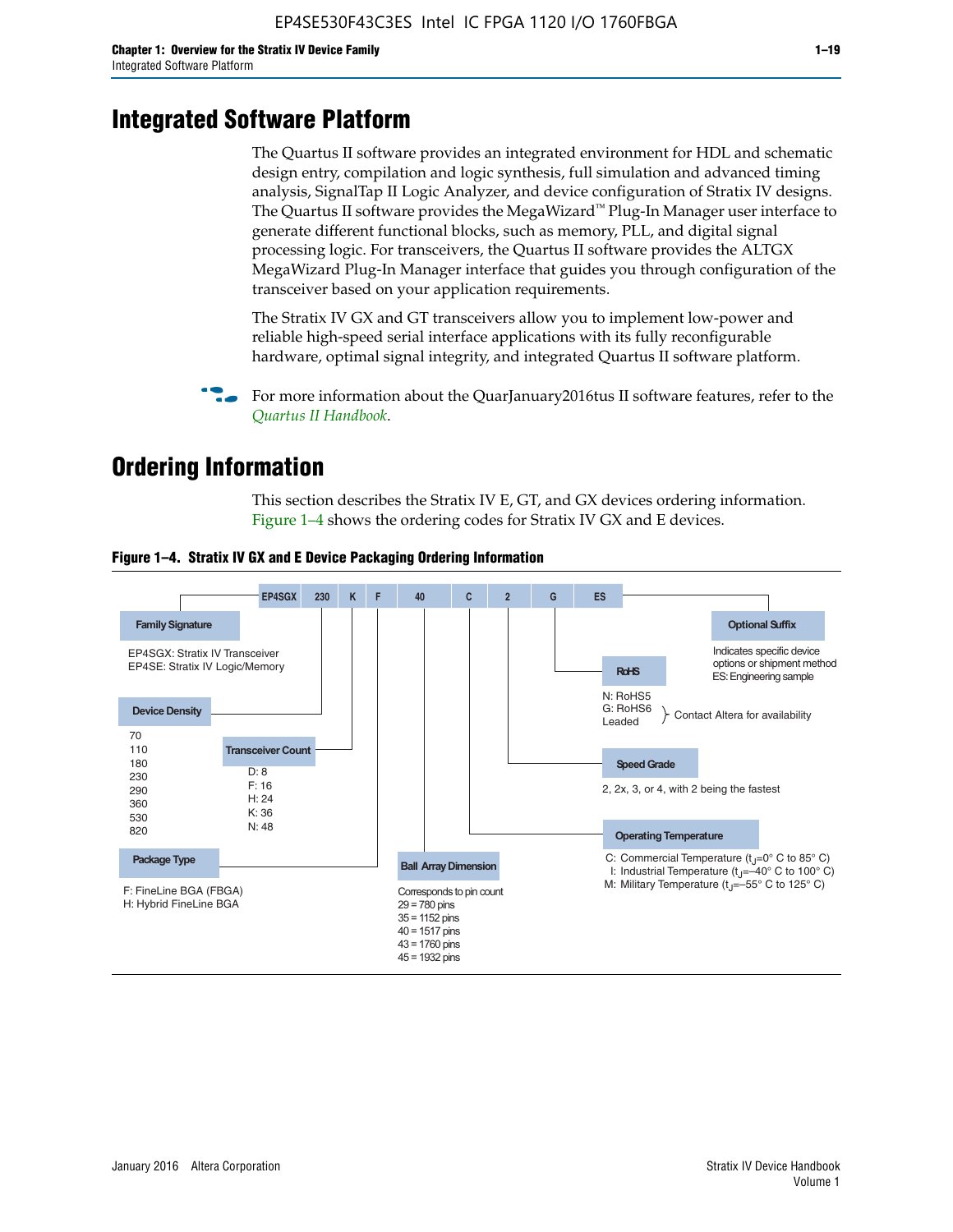Figure 1–5 shows the ordering codes for Stratix IV GT devices.





# **Document Revision History**

Table 1–10 lists the revision history for this chapter.

|  | Table 1–10. Document Revision History (Part 1 of 2) |  |  |
|--|-----------------------------------------------------|--|--|
|--|-----------------------------------------------------|--|--|

| <b>Date</b>       | Version | <b>Changes</b>                                         |
|-------------------|---------|--------------------------------------------------------|
| January 2016      | $3.5\,$ | <b>Updated Figure 1–4 with new RoHS information</b>    |
| September 2012    | 3.4     | ■ Updated Table 1–1 to close FB $#30986$ .             |
|                   |         | Updated Table 1–2 and Table 1–5 to close FB $#31127$ . |
| June 2011         | 3.3     | Added military temperature to Figure 1–4.              |
| February 2011     | 3.2     | ■ Updated Table 1–7 and Table 1–8.                     |
|                   |         | $\blacksquare$ Applied new template.                   |
|                   |         | Minor text edits.                                      |
| <b>March 2010</b> | 3.1     | <b>Updated Table 1–1, Table 1–2, and Table 1–7.</b>    |
|                   |         | ■ Updated Figure $1-3$ .                               |
|                   |         | ■ Updated the "Stratix IV GT Devices" section.         |
|                   |         | Added two new references to the Introduction section.  |
|                   |         | Minor text edits.                                      |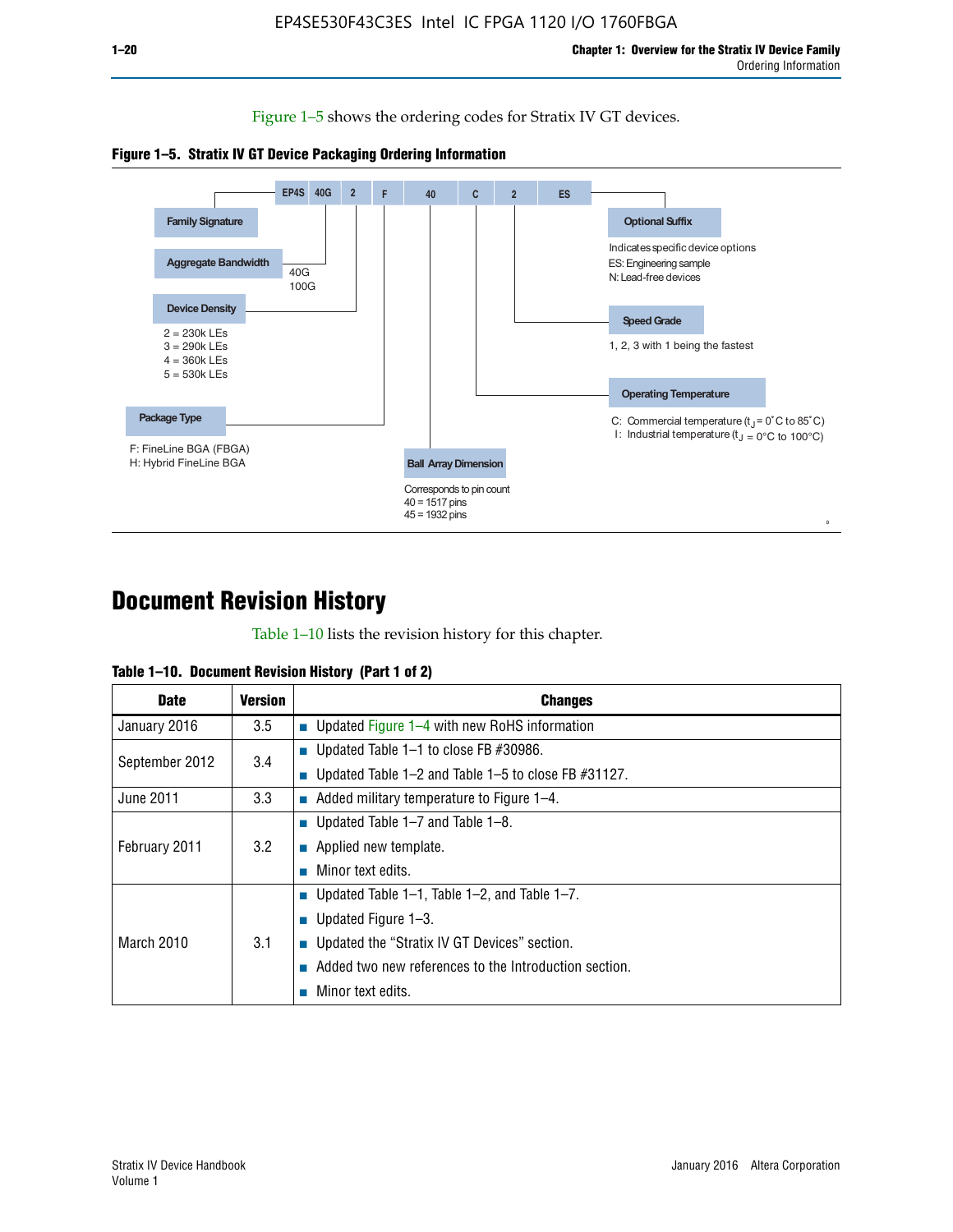### **Table 1–10. Document Revision History (Part 2 of 2)**

| <b>Date</b>      | <b>Version</b> | <b>Changes</b>                                                                                                                                                                                                                                                                    |  |
|------------------|----------------|-----------------------------------------------------------------------------------------------------------------------------------------------------------------------------------------------------------------------------------------------------------------------------------|--|
|                  | 3.0            | ■ Updated the "Stratix IV Device Family Overview", "Feature Summary", "Stratix IV GT<br>Devices", "High-Speed Transceiver Features", "FPGA Fabric and I/O Features", "Highest<br>Aggregate Data Bandwidth", "System Integration", and "Integrated Software Platform"<br>sections. |  |
| November 2009    |                | $\blacksquare$ Added Table 1-3, Table 1-6, and Table 1-9.                                                                                                                                                                                                                         |  |
|                  |                | <b>Updated Table 1–1, Table 1–2, Table 1–4, Table 1–5, Table 1–7, and Table 1–8.</b>                                                                                                                                                                                              |  |
|                  |                | ■ Updated Figure 1–3, Figure 1–4, and Figure 1–5.                                                                                                                                                                                                                                 |  |
|                  |                | $\blacksquare$ Minor text edits.                                                                                                                                                                                                                                                  |  |
|                  | 2.4            | $\blacksquare$ Updated Table 1-1.                                                                                                                                                                                                                                                 |  |
| <b>June 2009</b> |                | $\blacksquare$ Minor text edits.                                                                                                                                                                                                                                                  |  |
|                  |                | $\blacksquare$ Added Table 1-5, Table 1-6, and Figure 1-3.                                                                                                                                                                                                                        |  |
|                  |                | ■ Updated Figure $1-5$ .                                                                                                                                                                                                                                                          |  |
| April 2009       | 2.3            | Updated Table $1-1$ , Table $1-2$ , Table $1-3$ , and Table $1-4$ .                                                                                                                                                                                                               |  |
|                  |                | ■ Updated "Introduction", "Feature Summary", "Stratix IV GX Devices", "Stratix IV GT<br>Devices", "Architecture Features", and "FPGA Fabric and I/O Features"                                                                                                                     |  |
|                  | 2.2            | ■ Updated "Feature Summary", "Stratix IV GX Devices", "Stratix IV E Device", "Stratix IV<br>GT Devices", "Signal Integrity"                                                                                                                                                       |  |
| March 2009       |                | Removed Tables 1-5 and 1-6                                                                                                                                                                                                                                                        |  |
|                  |                | $\blacksquare$ Updated Figure 1-4                                                                                                                                                                                                                                                 |  |
|                  |                | ■ Updated "Introduction", "Feature Summary", "Stratix IV Device Diagnostic Features",<br>"Signal Integrity", "Clock Networks", "High-Speed Differential I/O with DPA and Soft-<br>CDR", "System Integration", and "Ordering Information" sections.                                |  |
|                  |                | Added "Stratix IV GT 100G Devices" and "Stratix IV GT 100G Transceiver Bandwidth"<br>sections.                                                                                                                                                                                    |  |
| March 2009       | 2.1            | ■ Updated Table 1–1, Table 1–2, Table 1–3, and Table 1–4.                                                                                                                                                                                                                         |  |
|                  |                | $\blacksquare$ Added Table 1-5 and Table 1-6.                                                                                                                                                                                                                                     |  |
|                  |                | ■ Updated Figure $1-3$ and Figure $1-4$ .                                                                                                                                                                                                                                         |  |
|                  |                | $\blacksquare$ Added Figure 1-5.                                                                                                                                                                                                                                                  |  |
|                  |                | Removed "Referenced Documents" section.                                                                                                                                                                                                                                           |  |
| November 2008    |                | Updated "Feature Summary" on page 1-1.                                                                                                                                                                                                                                            |  |
|                  |                | ■ Updated "Stratix IV Device Diagnostic Features" on page 1-7.                                                                                                                                                                                                                    |  |
|                  | 2.0            | Updated "FPGA Fabric and I/O Features" on page 1-8.                                                                                                                                                                                                                               |  |
|                  |                | $\blacksquare$ Updated Table 1-1.                                                                                                                                                                                                                                                 |  |
|                  |                | Updated Table 1-2.<br>П                                                                                                                                                                                                                                                           |  |
|                  |                | Updated "Table 1-5 shows the total number of transceivers available in the Stratix IV GT<br>Device." on page 1-15.                                                                                                                                                                |  |
| <b>July 2008</b> | 1.1            | Revised "Introduction".                                                                                                                                                                                                                                                           |  |
| May 2008         | 1.0            | Initial release.                                                                                                                                                                                                                                                                  |  |